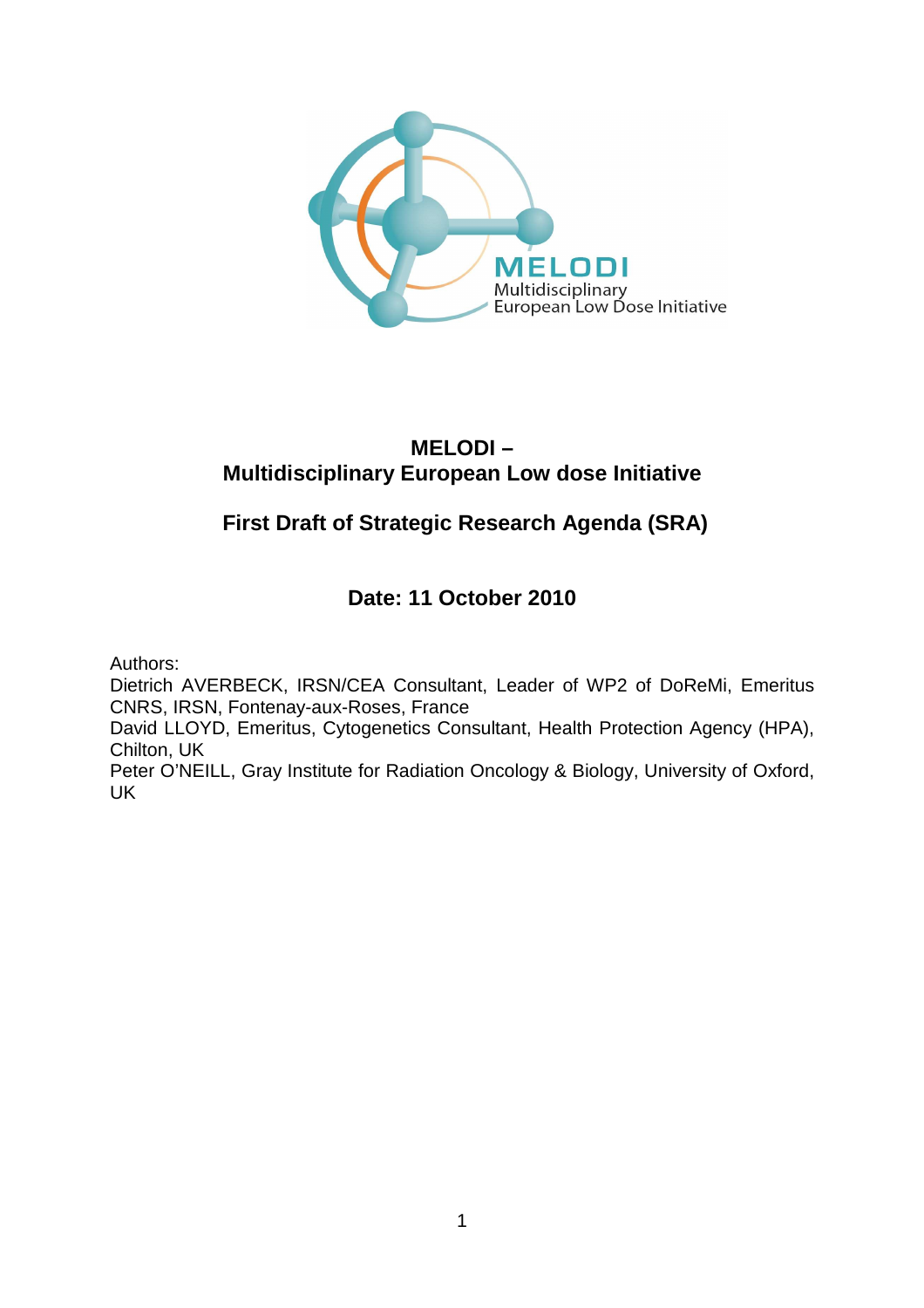| <b>Table of contents</b>                                            |          |
|---------------------------------------------------------------------|----------|
| <b>1. STATUS OF THE SRA</b>                                         | 3        |
| 1.1 Aims                                                            | 3        |
| 1.2. Introduction                                                   | 4        |
| <b>1.2.1 Overarching questions</b>                                  | 4        |
| 1.2.2 The early years                                               | 4        |
| 1.2.3 The longer term                                               | 5        |
| <b>2. SCIENTIFIC VISION</b>                                         | 6        |
| 2.1. The present situation                                          | 6        |
| 2.2. Summary of the fundamental molecular interactions              |          |
| associated with ionising radiation                                  | 8        |
| 2.3 Questions identified as being key issues for MELODI             | 10       |
| 2.4. Research Priorities                                            | 14       |
| 2.4.1. Radiation quality related issues                             | 14       |
| 2.4.2. Biological mechanistic issues                                | 15       |
| 2.4.3 Epidemiological issues                                        | 16       |
| 2.5. Justification and expected outcomes                            | 17       |
| 2.5.1. Shapes of dose response curves and radiation quality effects | 17       |
| 2.5.1.1. Basic aspects                                              | 17       |
| 2.5.1.2. General knowledge gaps                                     | 18       |
| 2.5.1.3. Identification of knowledge gaps and prioritization        | 18       |
| 2.5.1.4. Future Research lines                                      | 19       |
| 2.5.1.5. Expected outcomes                                          | 19       |
| 2.5.2. Individual radiation sensitivity                             | 19       |
| 2.5.2.1. Basic aspects                                              | 19<br>20 |
| 2.5.2.2. Expected outcomes<br>2.5.3. Non cancer effects             | 21       |
| 2.5.3.1. Present state of science in this area of research          | 21       |
| 2.5.3.2. Other biological and physiological effects                 | 22       |
| 2.5.3.3. Expected outcomes                                          | 23       |
| <b>3. NEXT STEPS</b>                                                | 23       |
| 3.1. Evolution of research areas to be exploited                    | 23       |
| 3.1.1. Approaches to be considered                                  | 23       |
| 3.1.2. Infrastructures                                              | 24       |
| 3.1.3. Education and training                                       | 25       |
|                                                                     |          |
| 3.2. Maintaining the SRA                                            | 25       |
| 3.3. ROADMAP                                                        | 26       |
| 3.4. Major considerations                                           | 26       |
| <b>3.5. Consultation</b>                                            | 27       |
| 3.6. Establishment of the Scientific Advisory Committee (SAC)       | 28       |
| <b>4. EXECUTIVE SUMMARY</b>                                         | 28       |
| <b>5. REFERENCES</b>                                                | 29       |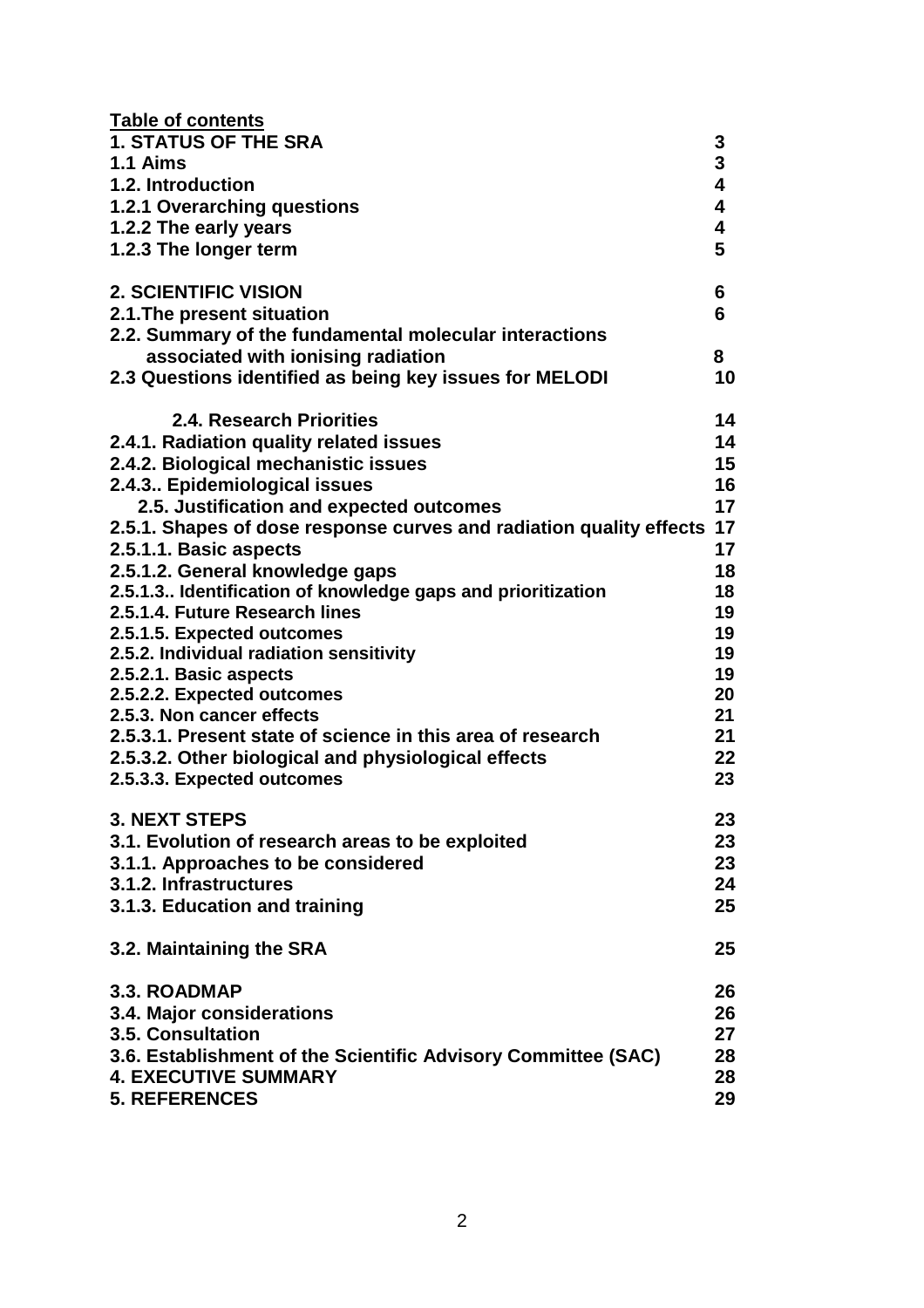# **1. STATUS OF THE SRA**

# **1.1 Aims**

The SRA Working Group is tasked

- to develop the long-term strategic research agenda (SRA). This should serve to guide the coherent integration of national low dose R&D programmes, and to facilitate the process of preparing EURATOM calls in this field, under the responsibility of the European Commission.
- to make recommendations on suitable persons who may be invited to serve on the MELODI Scientific Advisory Committee

The overall aim is the consolidation of the European protection framework in the area of low dose exposure to ionizing radiation. This requires a forward thinking agenda to structure and establish the operational procedures for development of a **Multidisciplinary European Low Dose Initiative - MELODI platform** to ensure long term commitment (>20 y) to low dose research in Europe.

This will require development of new and original research lines in a holistic approach regarding metabolic stress, radiation induced stress and the effects of ageing, comparing radiation stress with other stressors such as other physical and chemical agents and infectious agents (bacteria, viruses etc)

Key scientific issues that should steer the SRA have been identified by HLEG, namely:

- (1) shape of dose-response curve for cancer
- (2) investigation of individual radiation sensitivity
- (3) consideration of induced non-cancer disease

Three further cross-cutting issues that need to be considered are

- (1) radiation quality
- (2) tissue sensitivity
- (3) internal emitters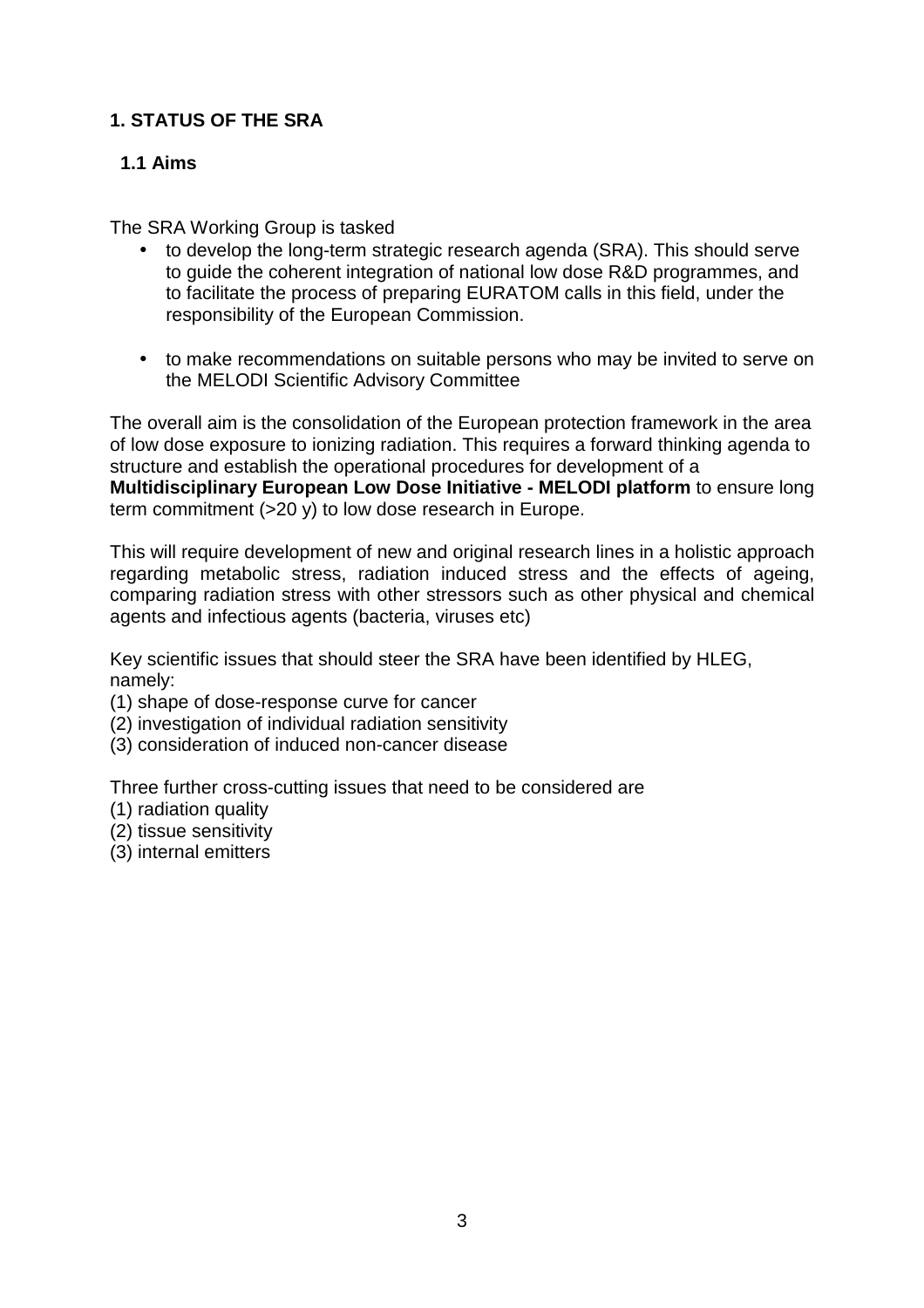#### **1.2. INTRODUCTION** (background, aims, purpose of SRA: promote well-targeted low dose research in Europe)

The presence of natural ionising radiation, or exposures to ionising radiation (IR) from human activities: nuclear weapons, mining, atomic energy production, nuclear waste, industrial and medical uses of different radiation sources, air and space flights is a matter of public concern with regard to radiation induced health risks. In spite of the fact that the health risks from high dose radiation exposures are relatively well understood and are efficiently dealt with by current radioprotection measures (ICRP) very little is known about the effects associated with low dose and low dose radiation exposures.

The current scientific consensus is that the health effects which should to be addressed are:

Cancer – including secondary cancers Heart disease Neurological effects Effects on the central nervous system (CNS) Lens opacity Adverse effects to normal tissue from radiation therapy

After profound analysis of the situation, the High Level Expert group (HLEG) provided a detailed report (www.hleg.de) on basic scientific aspects and corresponding research needs to obtain answers to the following questions.

#### **1.2.1 Overarching questions**

- How robust is the current system of radiation protection and risk assessment?
- How can it be improved?
- What are the areas of greatest uncertainty in radiation research?
- What are the areas of greatest uncertainty in radiation protection?
- How to prioritise the questions and research needs to address these questions?

The SRA should form a link with the HLEG report, identifying a multidisciplinary strategy to address the overarching questions outlined in that report, The SRA should reflect high level thinking, in such a way that it should remain valid for several years, as a guide for the medium term MELODI strategy, providing sufficient visibility and stability for member organisations, scientific teams and stakeholders. The SRA needs to be concrete enough to serve as support for national programmes and associated calls, yet not be over-prescriptive, allowing ample initiative to R&D teams to formulate innovative proposals.

# **1.2.2 The early years**

The answer to the questions posed by the HLEG is expected to come from multidisciplinary low dose research in Europe. To this end the HLEG recommended creation of a Network of Excellence (NoE) on Low Dose Research towards Multidisciplinary Integration (DoReMi) by an EURATOM call (Fission-2009-3.1.1 FP7 call).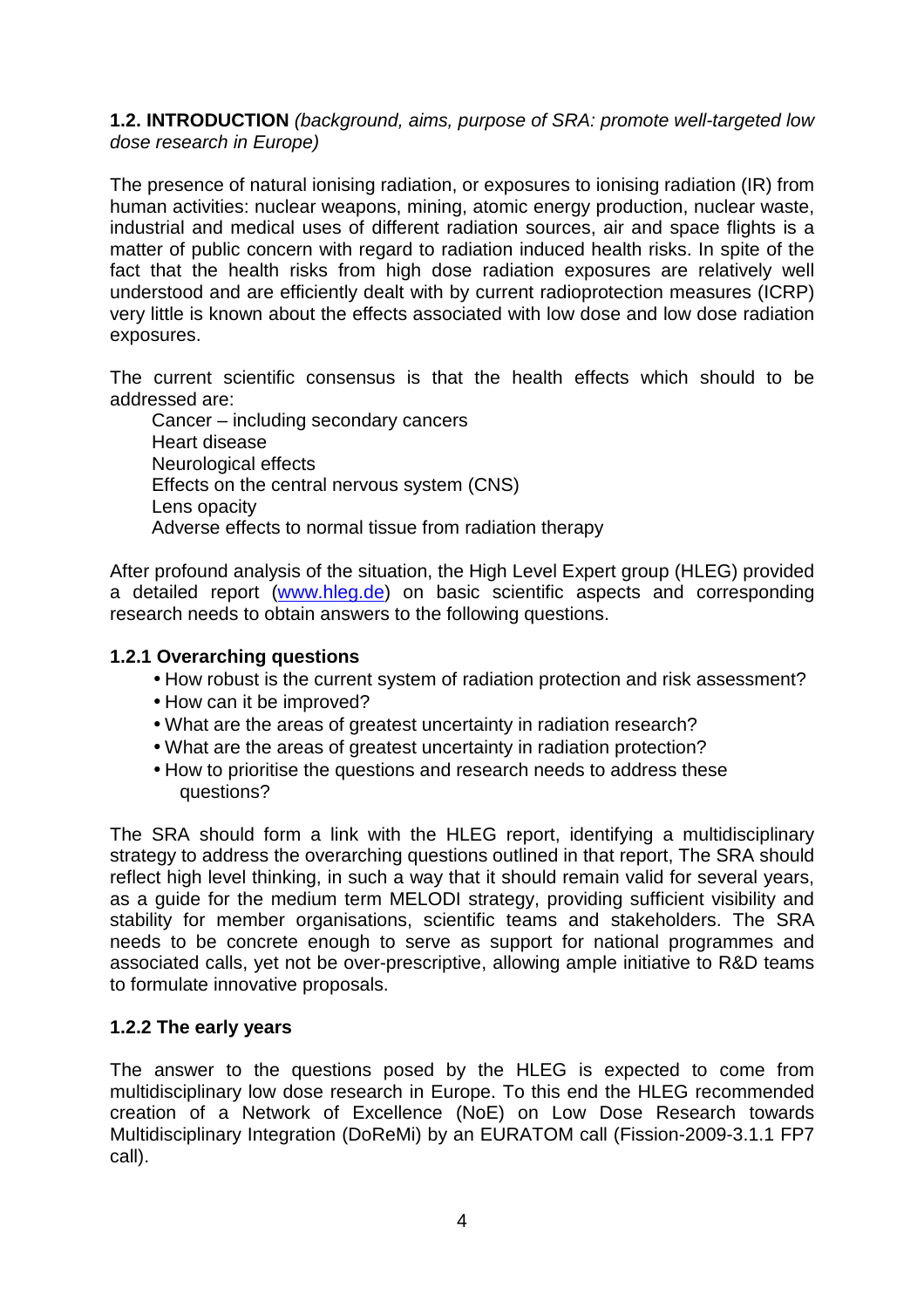DoReMi was set up in January 2010 and has 12 institutional partners (STUK, IRSN, CEA, HMGU, HPA, UNIPV, SCK-CEN, BfS, SU, CREAL and IC) coordinated by Prof. Sisko Salomaa (STUK, Finland).

The 7 Work packages are:-

WP1: Coordination and management,

WP2: Structuring MELODI,

WP3: Education and Training,

WP4: Infrastructures,

WP5: Shape of dose response for cancer,

WP6: Individual radiation sensitivity for cancer (and non cancer) and WP7: Non-cancer effects.

# **1.2.3 The longer term**

WP2 concerns structuring and establishing the operational tool for developing the Multidisciplinary European Low Dose Initiative, i.e. the MELODI platform to ensure long term commitment (>20 years) to low dose research in Europe. Thus, DoReMi is a transitional initiative providing EU financial support and scientific feasibility studies to facilitate and accelerate the integration process within the MELODI platform. MELODI itself is the vehicle for development of a new long term institutional European entity capable of sustainability and promotion of low dose radiation research on health risks and radioprotection.

To achieve this, a broad concerted effort is required to develop a long-term strategic research agenda (SRA) for MELODI (>20 years). The SRA should be largely based on scientific consensus integrating new research lines developed in the mid-term (6 years) transitional research agenda (TRA) of DoREMi, education and training, infrastructures and future multidisciplinary approaches on low dose and low dose rate research in both the national and international context as well focus on societal needs. In order to be effective, the SRA will require periodic updating in line with future developments arising from new scientific knowledge and technologies.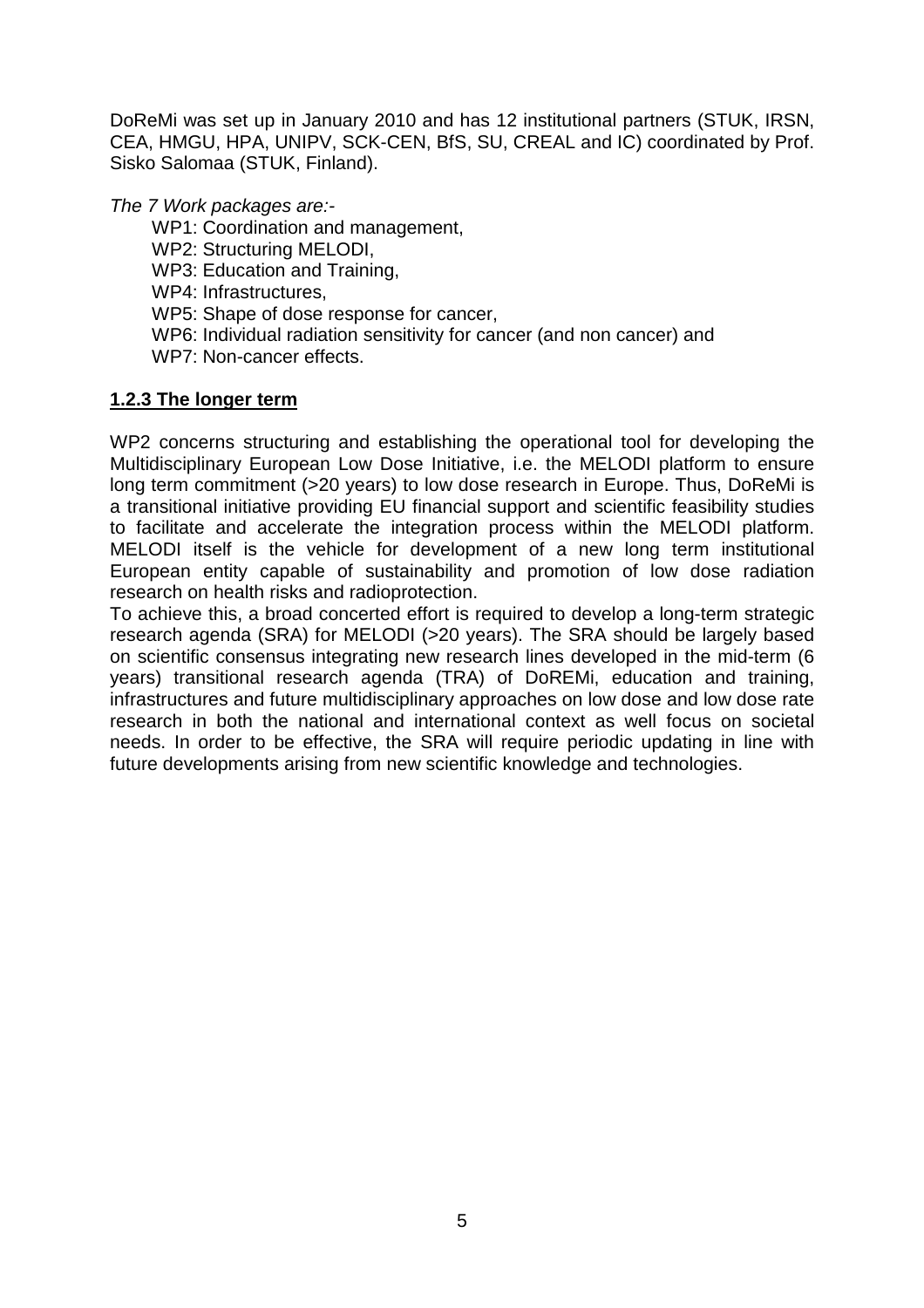# **2. SCIENTIFIC VISION**

 **2.1.The present situation** (An overview of the present scientific context; knowledge, gaps and challenges)

The present system of health risk evaluation and radiation protection is based on current scientific knowledge and societal considerations of acceptance.

For high radiation doses where epidemiological studies are particularly significant the radiation protection system is reasonably well established. Nevertheless, uncertainties still exist and continue to need attention, such as:

- the shapes of dose response curves for different types of cancers and noncancer diseases;
- sensitivity to *in utero* irradiation;
- variations in radiosensitivity between children and adults;
- individual radiation sensitivity and predisposition to cancers and certain noncancer diseases;
- biological effectiveness of different types of radiation;
- sensitivity of different cell types and tissues:
- mixed radiation exposures;
- fractionated exposures;
- interactions of radiation with chemical agents;
- radiation quality effects:
- effects of radionuclides and internal contamination;
- radiation versus, or combined with, chemical toxicity;
- non-targeted effects of radiation.

The ICRP protection system uses the linear no threshold (LNT) assumption derived from high dose radiation effects extrapolated to the low dose region. It is essentially a pragmatic and cautious approach for protection purposes. At present, it does not take into account subtle differences in radiation responses of different tissues (tissue weighing factors), radiation quality and energy dependent effects (soft/hard X-rays, protons, neutrons of different energies), fractionated and low dose rate exposures or individual radiation sensitivity.

It has been widely recognized that epidemiological studies have limitations for statistical reasons for estimation of radiation risks at low doses (<100mGy) and very low doses (<10mGy). Of course, It is important to extend risk estimation down to environmental exposure levels such as mGy or nGy (see also Smith 2010, Wakeford and Tawn 2010). It is now generally accepted that, as also pointed out by the HLEG report, low dose risk estimations need to be based on an understanding of the mechanisms involved, developed from additional mechanistic studies. Indeed, at low exposure levels epidemiological studies need to be reinforced by mechanistic studies in order to increase their relevance for health risk assessments.

There are many reasons why knowledge about radiation induced insults from low doses and dose rates remains elusive. The effects of low doses are usually much smaller than those for high doses, making it much more difficult to assess risks/effects due to inherent methodological/sensitivity of detection limits. Furthermore, other parameters may interfere with or modulate the observable low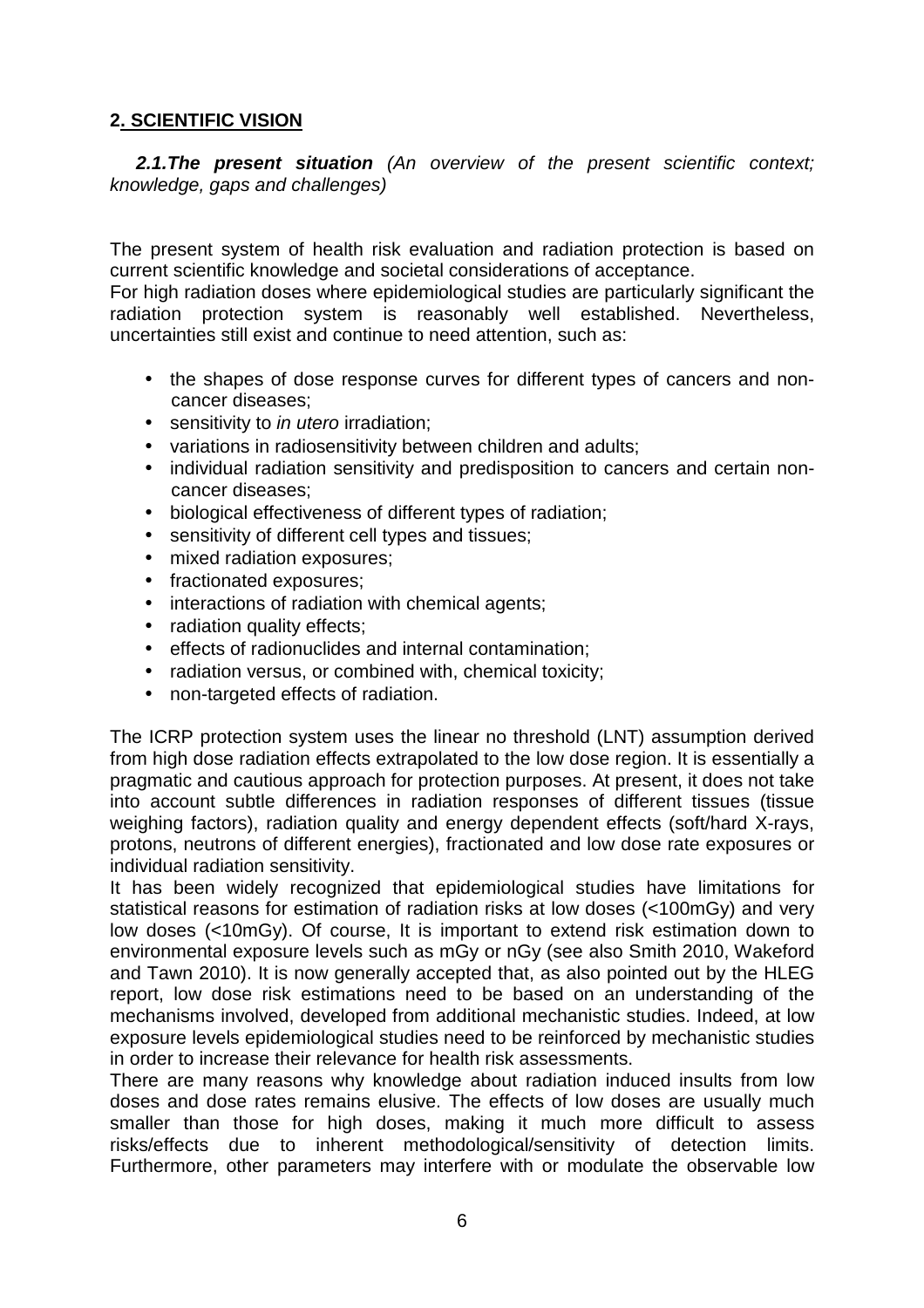dose effects because radiation is only one of many environmental insults producing overlapping effects. There is no particular health effect that has been identified as being unique to radiation.

Ideally, as a baseline, one should have extensive knowledge on the unperturbed living system, the basic homeostatic equilibrium between metabolic activity, structure and function of cells and tissues, the "normal" physiological and proliferative state of organs and the whole human body. This is already an objective of basic science and medicine.

As a general scheme one may consider radiation-induced events at the level of cells or the whole organism as follows: Energy deposition by different types of radiation in living systems will create perturbations in the homeostatic equilibrium (metabolism) as well as reversible or irreversible damage (structural changes) which may be detectable at the molecular level by sensitive physical, chemical and biological (omics) methods. In fact, omics should make it possible to identify specific biomarkers directly linked to radiation exposure. For health risk assessments, the most important question will be which type of radiation exposure, radiation dose and dose-rate will give rise to a pathological outcome such as cancer and non-cancer diseases in the short or long term. Also at this level of investigation, it should be possible to identify specific biomarkers that can predict or are precursors of pathological developments towards defined diseases.

The scientific challenges will be to define the borderline between normal metabolism, normal physiological responses and a disease-prone perturbed metabolism being a precondition of pathology that may be induced by low dose ionising radiation.

Some types of radiation-induced damage are similar to those induced by other types of stresses (heat, solar UV, chemical pollution, endogenously). Therefore types of damage that are potential signatures of ionising radiation effects, i.e. may be attributed to observed biological (pathological) effects of ionizing radiation, need to be identified including approaches based on microdosimetric analysis of different radiation qualities. Their contributions to the detrimental health effects of radiation need to be assessed. Further, concomitant exposures to radiation and other types of stresses and/or the possible interactions/synergisms with different types of agents have to be taken into account. In some instances, comparative studies between the pathological effectiveness of certain chemical agents and ionising radiation exposure should be very informative in placing the importance of ionising radiation into context with other pollutants.

The difficulty of studying all these aspects lies in the fact that ionising radiation (or other agents) on the one hand and the biological structures and functions on the other are by themselves very complex with many parameters having to be considered. A number of these are listed:-

Ionising radiation:

- types  $(\alpha, \beta, \gamma, \gamma)$  protons, neutrons, X-rays, heavy ions);
- energy distribution and deposition;
- radiation track structure and microdosimetry;
- dose;
- dose rate;
- dose fractionation;
- external exposure:
- internal contamination exposure**.**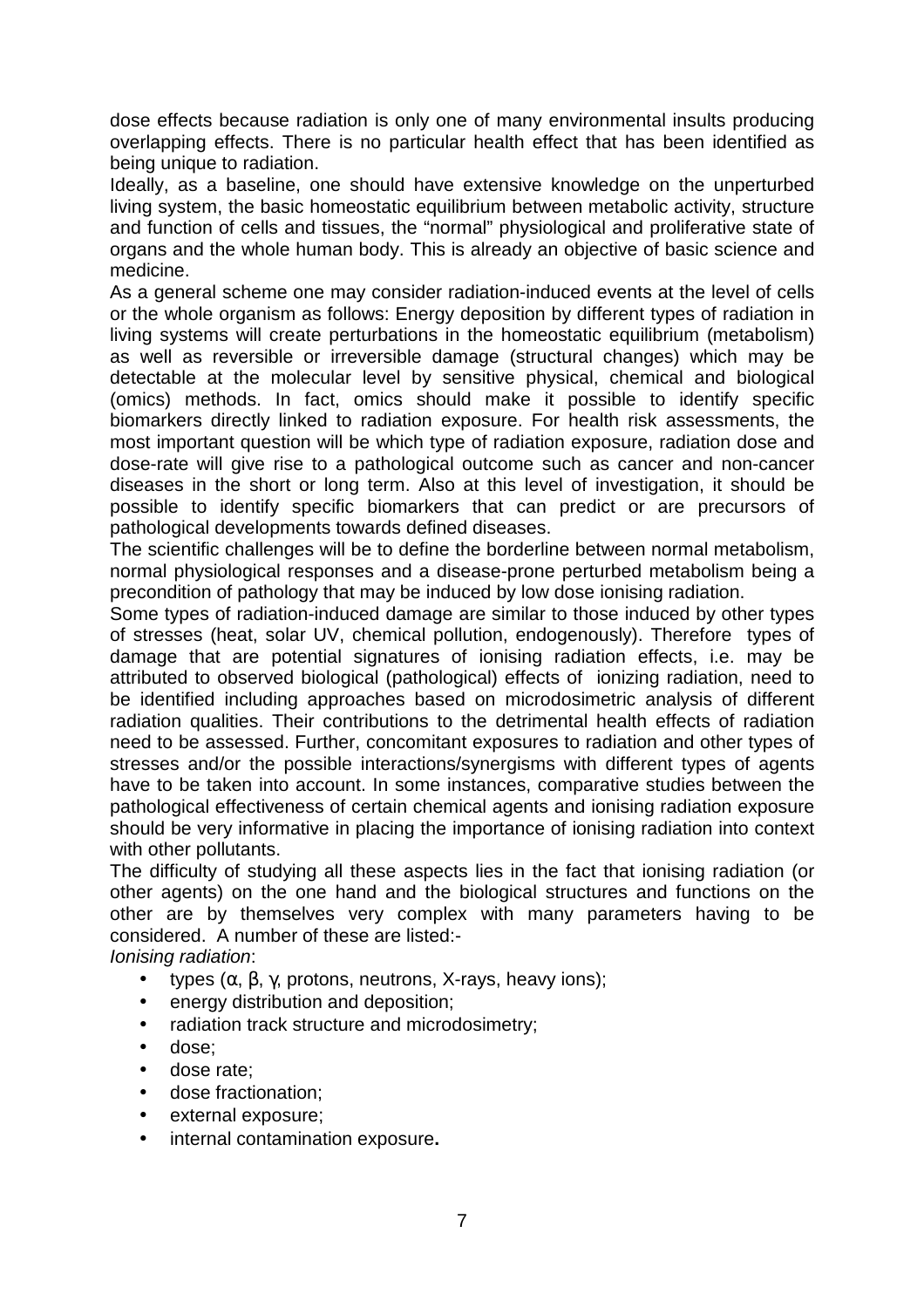#### Biological effects on cells:

- all cell constituents:
- genetic and epigenetic background;
- hereditary effects;
- normal (oxidative) metabolism;
- energetic status:
- proliferative (differentiation) and developmental status;
- age;
- specificity of cells and tissues;
- specific cellular structures and metabolism functions;
- perturbed metabolism in diseased cells (cancer, non-cancer);
- inflammation;
- allergy;
- intra-intercellular signalling;
- normal and disease perturbed tissue (organ) physiology;
- regulatory systemic, immunological and hormonal effects;
- effects of gender;
- other confounding factors due to environmental exposures to physical agents (temperature, electro-magnetic fields), chemical and biological agents (virus, bacteria).

Advances in research along these lines should allow judgements to be made and the potential to improve the robustness of radiation protection on low dose health risks.

The SAR should thus focus on radiation specificity and biological effects indicating the onset or aggravation of pathological conditions.

#### **2.2. Summary of the fundamental molecular interactions associated with ionising radiation**

Oxidative free radicals are produced by normal oxidative metabolism in living cells/tissue. Most of these radicals are scavenged or inactivated by cellular antioxidants and anti-radical defence systems but some may initiate endogenously cellular damage. However, these antioxidant defences are limited, may be overcome by activity-mediated or environmental radiation or chemical drug-induced oxidative stress. Additionally, anti-oxidative defences appear to depend on age and life-style. This is thought to increase the oxidative burden during the course of life, being precursors of a number of non-cancer diseases such as Alzheimer's and Parkinson's, premature ageing which affects the central nervous system and arteriosclerosis, heart and onset of strokes which affect the cardiovascular system and metabolic diseases such as diabetes, as well as different types of cancers.

Ionising radiation is generally assumed to exert in living systems direct effects (about 40%) as well as indirect effects (about 60%) due to the production of oxidative free radicals if formed close to important targets. In terms of overall cellular damage to DNA, ionising radiation at low doses is adding relatively few additional oxidative lesions in relation to those formed endogenously. However, low dose ionising radiation does induce in addition to endogenous-like damage low levels of doublestrand breaks, some of which are complex, and complex damage sites which are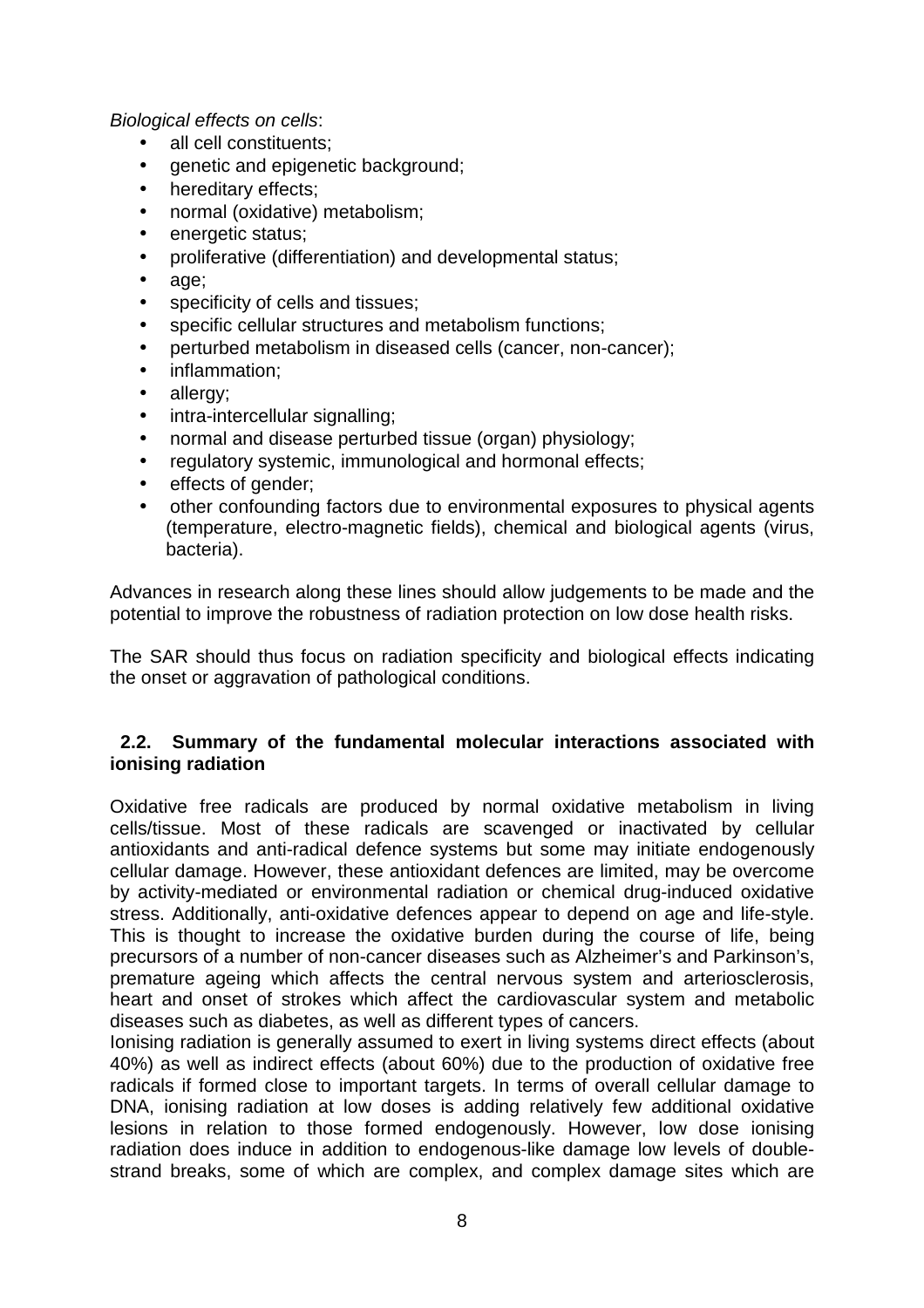known to be very deleterious to cells and tissues, although their identification remains to be elucidated. They are believed to constitute the genotoxic lesions initiating mutations and genomic instability and may result in cellular transformation and cancer. Not much is known on the induction of oxidative damage and other lesions to cellular proteins and membranes by ionising radiation. However, there is increasing evidence that oxidative damage induced in proteins and membranes may considerably modify cellular structures and functions including mitochondrial functions, enzymatic DNA repair and also defences against oxidative damage. From ionising radiation's interaction with living matter it can thus be inferred that direct action will induce direct and long lasting structural modifications in macromolecules (if these are not replaced or repaired). Whilst the majority of oxidative damage in DNA may be relatively well taken care of by available DNA repair systems, complex damage is difficult to repair and accompanying radiation-induced accumulation of oxidative stress in proteins and membranes impairs important general metabolic and DNA damage recognition, repair and signalling functions. In addition to these effects, oxidative free radicals have been identified as being involved in intercellular signalling between irradiated and unirradiated cells and these communication processes are perturbed by low dose radiation. The relevance of these perturbations to health effects of radiation remains to be resolved.

Interestingly, most normal metabolic cellular functions are based on partially reversible redox and free radical reactions. Perturbances of these are associated with nearly all cancers and non-cancer diseases. Thus, one of the most important future challenges of low dose research is to establish to what extent ionising radiation perturbs normal cellular metabolism at the cell, tissue and organ level as well as perturbing the equilibrium of normal systemic signalling (homeostasis) of the human body and as a consequence promotes or induces pathological conditions.

In this respect, it is interesting to note that ionising radiation of different qualities vary considerably in their ability to induce direct structural and indirect radiation effects (oxidative, free radical mediated stress), and also, by definition, the rate by which free radicals and cellular damage are produced (effects of dose rate) may condition short and long term radiation effects.

The local distribution of the free radicals produced in cells and tissues as well as the pre-existing cellular oxidative stress and the available arsenal of antiradical and antioxidant defence systems (under genetic and epigenetic control) will determine the final biological outcome. In this view, it is important that the basic metabolic, proliferative, genetic, epigenetic, immunological, hormonal and physiological status of cells and tissues need to be investigated as an important pre-determinant for low dose radiation-induced insults.

Therefore, it will be of outmost importance to launch research to define quantitatively the levels of oxidative stress in cells, tissues and organs that are part of normal homeostasis and those levels that can be achieved by low ionising radiation exposure and if they may be regarded as precursor conditions to perturb the homeostasis for the development of cancer and non-cancer diseases. Additionally, it will be important to determine relevant molecular and structural changes induced uniquely by ionising radiation directly and that are in the long term persistent and contributing to cellular, tissue and organ dysfunction. The roles of different cell types; stem cells, progenitor and germ cells will need to be defined.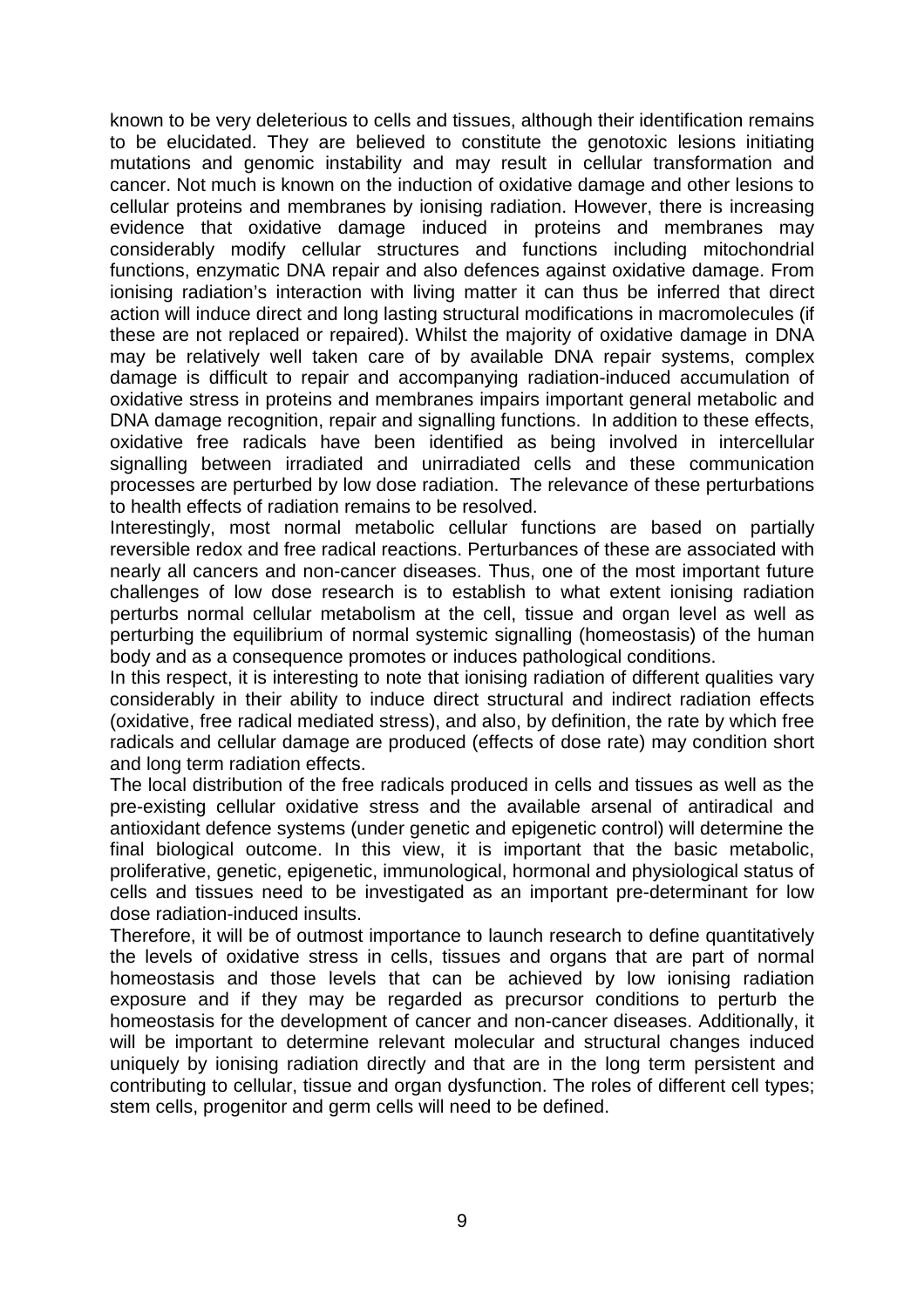# **2.3 Questions identified as being key issues for MELODI**

 These are grouped according to the three key issues specified by the HLEG and have been collated from the HLEG report and discussions at the MELODI workshop in Stuttgart, September 2009

### **(1) Shape of the dose-response curves for cancer**

# • **Mechanisms**

- What is the dependence on track structure and microdosimetric features of the tracks spatial distribution of energy deposition events? – interplay between spectrum of damage induced and its repairability in modulating the shape of the dose response curve.
- What is the dependence on dose rate and LET?
- What are the **molecular biomarkers** that can be validated and used in molecular epidemiology to define pathological impact and disease? – both cancer and non-cancer
- Are **molecular biomarkers** available or may suitable biomarkers be developed for radiation-induced carcinogenesis (molecular signatures) in animals and humans and as biological dosimetry of human exposure?
- What is the implication of irradiation of **stem cells** in carcinogenesis?
- Can the processes underlying radiation-induced carcinogenesis be **modelled** for different types of cancers?
- To what extent does the sensitivity to cancer induction differ for exposures during various **developmental stages** (e.g. in utero, young children, adults)?
- What is the effect of radiation quality and the sensitivity for **different tissues** for radiation-induced carcinogenesis and disease?
- What are the mechanisms underlying the appearance of secondary cancers or out-of-field low dose radiation effects in humans?
- Can good **animal models** be developed to analyse radiation-induced cancers other than acute myeloid leukaemia or are good animal models available?
- What is the impact of **non targeted effects** on radiation-induced carcinogenesis? - cellular signalling at low dose and low dose rate; adaptive responses to radiation
- What is the relationship between **oxidative stress**, DNA damage complexity, chromosomal damage, translocation, DNA damage signalling, perturbed cell cycle regulation, senescence, apoptosis and the induction of cancer (and noncancer diseases) by radiation?
- What is the role of **epigenetic** effects including chromatin remodelling on health effects induced by radiations of different quality? What is the impact of **immunological status** (systemic factors) on radiationinduced pathological responses (inflammation, cancer, non-cancer)?

#### **Dosimetry**

- How can the information on dosimetry and biokinetics of **internal emitters** be improved to understand radiation-induced short and long term effects?
- What are the most important **radionuclides** to focus on (scoping of internal emitter studies) to gain better understanding of their short term radiotoxicity and long term effects (cancer and other pathologies)?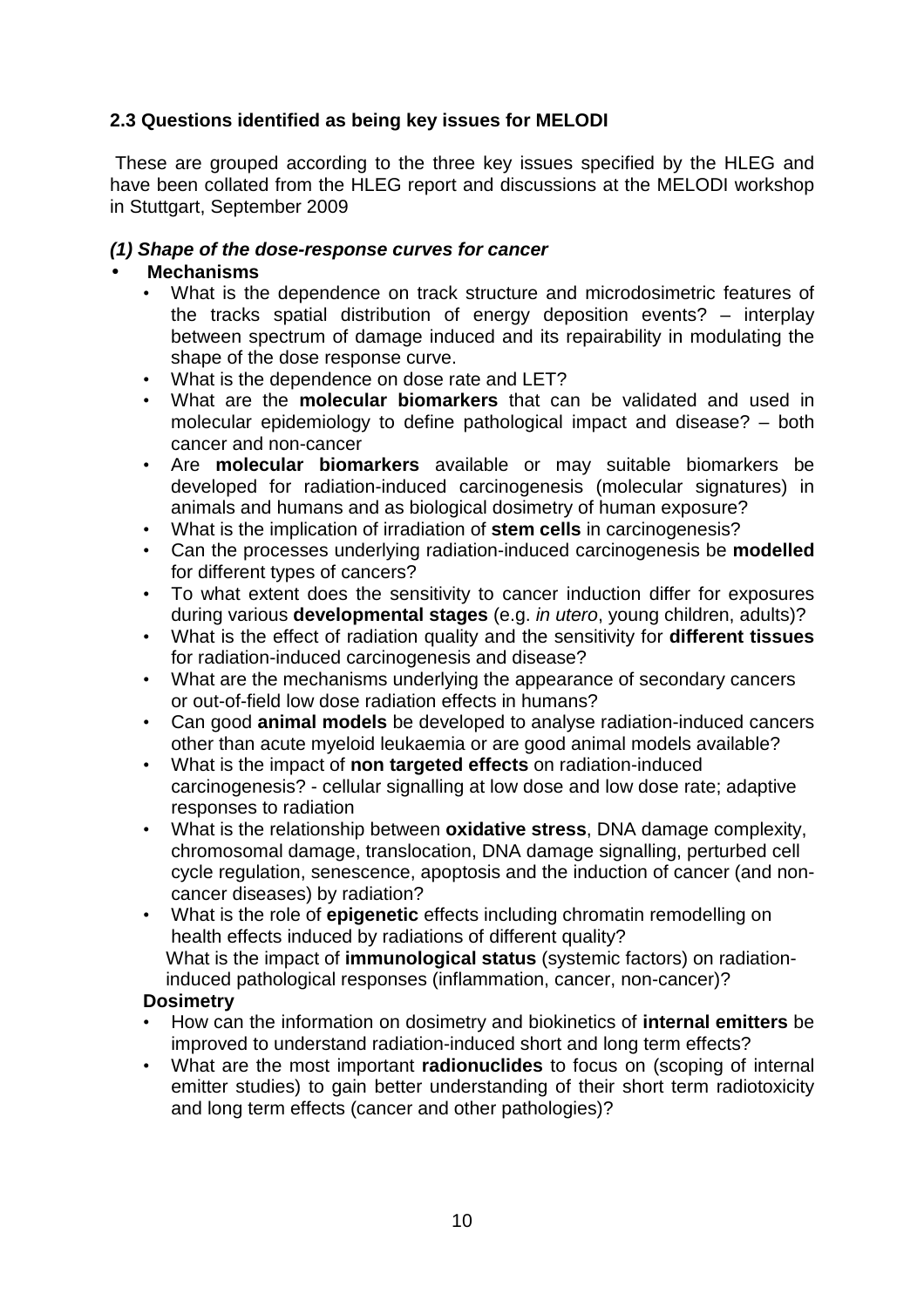### **Omics and systems biology**

- How can research based on 'omics' contribute to a systems biology approach to processes underlying radiation-induced carcinogenesis and non-cancer diseases? - Involvement in homeostasis?
- How can 'omic' approaches enhance our understanding of the effects of radionuclides?

#### **Epidemiology**

- What are the cohorts that can be used for molecular epidemiological approaches to understand low dose radiation effects (cancer, non-cancer)?
- Is it possible to launch an epidemiological study on low dose induced second cancers?
- Is it possible to launch an epidemiological study on out-of-field low dose radiation effects in humans?
- Can existing biobanks (STORE, GENEPI) be used in molecular epidemiological studies?
- Can specific epidemiological studies be conducted to reveal and analyse specific radiation responsive cancer prone tissues?
- Can feasibility studies be performed on non-cancer effects (cardiovascular, lens opacities, neurological effects)?

#### **(2) Individual radiation sensitivity**

An overriding priority is for this research to include ethics considerations. **Mechanisms** 

- What is the evidence that individual sensitivity plays a significant role towards cancer and **non-cancer pathologies** through modulating radiation response to exposures at low dose and dose rates? - Links to cancer predisposition.
- Are there **genetic and/or epigenetic modifiers/biomarkers** available that allow determination (monitor, predict) of individual sensitivity to radiation, cancer and disease development?
- Which mammalian and non-mammalian systems should be able to validate candidate **biomarkers** related to individual radiation sensitivity?
- To what extent are **inflammatory and immunological factors** involved in individual radiation responses?
- To what extent do **non-targeted radiation responses** differ in different individuals?
- What are the factors involved in individual sensitivity and dependent on **genetic background**, age, gender and lifestyle?
- Can a multilevel approach using cells in culture, tissue cultures, nonmammalian and mammalian models help to analyse individual sensitivity?
- Can an **'omics'** approach help to elucidate individual sensitivity and be used to develop a systems biology approach?
- Can omics help to define tissue weighing factors?
- How do **stem cell and progenitor cell** biology contribute to individual radiation sensitivity and tissue responses?
- Do **genetic or epigenetic modifiers** of radiation responses affect individual radiation responses similarly at low and high LET radiation?
- Is individual radiation sensitivity dose rate dependent?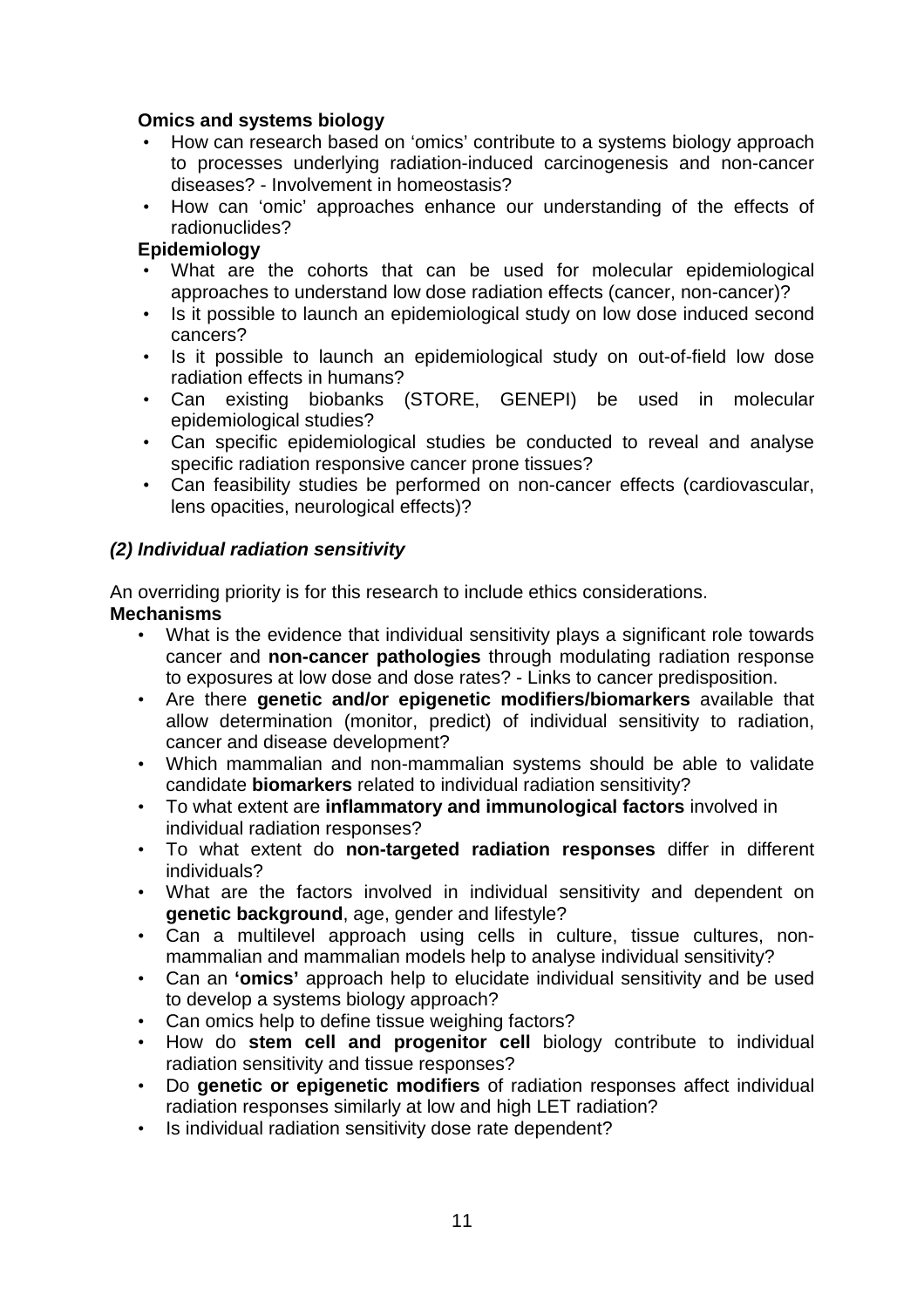- Can risk assessments for individuals be developed on the basis of molecular indicators for cancer and disease? – leading to **genetic profiling** of individuals?
- Are mechanisms and factors governing cancer susceptibility independent of dose rate and radiation quality, or are there differences in the degree to which risk modifiers contribute to individual risk at different dose rates and radiation qualities?
- Can the magnitude of individual sensitivities be quantitatively assessed and compared?
- Can non-mammalian and animal models contribute to a better understanding of the mechanisms involved in individual sensitivity?

# **Epidemiology**

- Are there cohorts available, or which can be set up, that allow establishment of direct links between molecular experimental studies and epidemiological studies ("molecular epidemiology") on individual sensitivity?
- Are there cohorts available, or may be set up, to allow modelling of individual sensitivity responses?
- Can populations at risk be identified and distinguished by biological markers?
- Can realistic cohorts be designed, including low dose exposures and protracted exposure scenarios (medical imaging cohorts, nuclear workers, flight crews), that allow detection of individual sensitivity by available **biomarkers**?
- Can **biomarkers, gene** markers and phenotypic traits indicate specific radiation risks in human individuals? -Ethics problems to be considered

# **(3) Non-cancer effects**

The system of radiologial protection is mainly based on excess risk of cancer induced by ionizing radiation. The main data on stochastic effects have been derived from situations with a very short exposure at a high dose rate, like Hiroshima and Nagasaki populations. Much less information is available on effects of internal exposures or long term consequences on non-cancer effects such as cardiovascular dysfunction, neurological alterations, lens opacities, or effects on other physiological functions.

In order to tackle these important aspects there is an urgent need for multidisciplinary approaches involving cardiology, neurology, toxicology, dosimetry, radioecology, embryology, bioinformatics and biomathematics, pharmacokinetics…

# **Mechanisms**

- What are the mechanisms involved in radiation-induced **lens opacities**?
- What are the mechanisms involved in radiation-induced **cardiovascular**  effects?
- What are the mechanisms involved in radiation-induced effects on the **central nervous system** (neurogenesis) and **behavioural** changes?
- Are these mechanisms consistent with stochastic or deterministic dose responses?
- What are the mechanisms involved in radiation-induced effects on the **digestive system**?
- What are the mechanisms involved in radiation-induced effects on reproduction and **trans-generational** effects?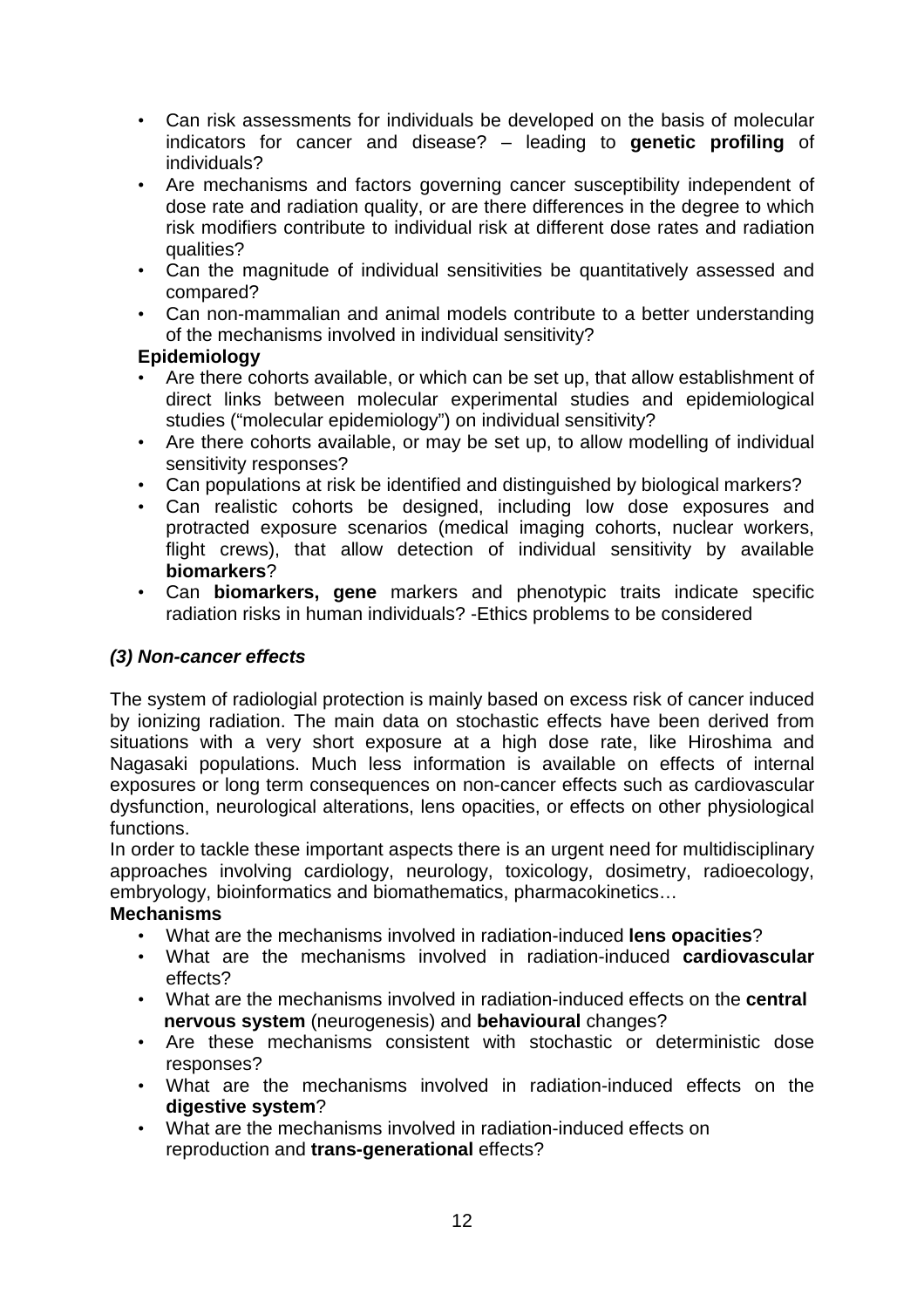- What are the mechanisms involved in radiation-induced effects on the **immune** system (inflammation, immunodeficiency)?
- How can systemic effects be distinguished from organ specific effects?
- What is the impact of **non-targeted effects**?
- What is the impact of radiation quality, dose and dose rate, acute and chronic exposure?
- What are the age, gender, population and temporal effects?
- What is the possible impact of synergistic and interactive effects with other agents?

Concerning the mechanisms involved in tissue responses it has to be noted that for many years great effort has been focused on cell-level responses to radiation (eg, study of DNA repair mechanisms) which have contributed to an understanding of low dose effects and individual radiosensitivity. However, this has not greatly increased our understanding of low dose responses that may involve other processes than repair. Certainly non-targeted effects are to a large extent independent of repair processes, and tissue or system level responses such as the development of cardiovascular disease almost certainly do not require efficient repair to develop. **To better understand tissue responses, the key questions are**:

- To what extent are in vitro experiments on single cell types relevant in predicting responses of more complex tissues and organs to low doses. e.g. are the biological responses uniform amongst different cell types and between tissues?
- Is there a long-term adverse tissue response at low doses in tissues other than cardiovascular/cerebrovascular tissue and lens (bone, brain etc)?
- Are the risks of impairment of system level response adequately known at low doses (e.g. immune competence, cognitive ability, reproductive capacity, osteogenic regeneration)?
- Does the known genetic predisposition to cancer risk extend to non-cancer risk of tissue level responses at low doses? If so, which biological pathways are influenced by these genetic factors?

# **Epidemiology**

- Do **confounding factors**: diet, smoking and many other life-style factors, plus genetic and epigenetic factors, multi-stress exposures contribute to noncancer effects?
- What are the main non-cancer diseases to be considered after low dose radiation exposure?
- Are there suitable cohorts available? (out-of-field exposures in radiation therapy, CT scans, nuclear medicine patients, interventional cardiologists, dentists, staff preparing radiopharmaceuticals (PET imaging), workers exposed to alpha emitters (Mayak), uranium miners and others (fluorspar), aircrews)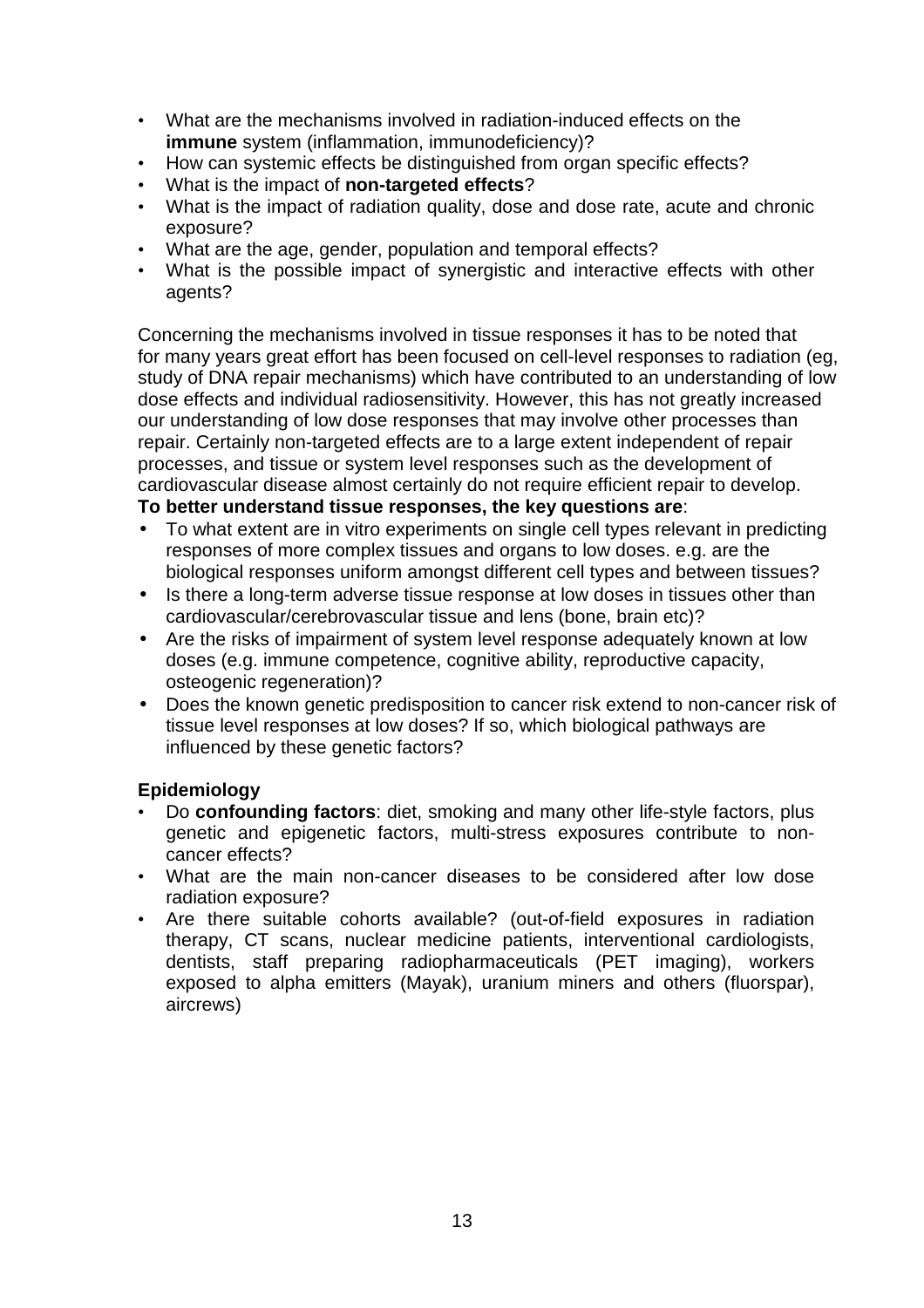# **2.4.Research Priorities**

The research priorities derived from the above listed key questions are presented in the following order: I) radiation quality related issues and shapes of dose response curves, II) biological mechanisms, III) epidemiological issues. This includes research on the interaction of low dose ionizing radiation with macromolecules and living matter, the biological consequences at the cellular and tissue level as well as human health risks.

# **2.4.1. Radiation quality related issues**

Research on

- ionizing radiation energy deposition,
- track structure,
- definition of the "dose" (Monte Carlo),
- dose rate,
- dose fractionation in relation to well-identified and characterized damage to biologically important macromolecules,
- main cellular targets (aspects of antiradical protection, protective mechanisms in cells and tissues (reversibility, persistence, reparability, long term perturbation) in relation to tissue weighing factors,
- biological effectiveness on divers biological endpoints.

Extensive research is needed aimed at understanding the impact of radiation quality on those aspects of cell responses which could be relevant in risk estimates for both cancer induction and non-cancer diseases. They should include oxidative damage and stress, cell signalling modulation in the microenvironment and the relative roles of "targeted" and "non targeted" effects.

#### **Studies to be prioritized**:

- Track structure methods still need further improvements, particularly for ions of great importance and also for understanding neutron effects.
- The role of the different characteristics of initial damage and repair pathways with respect to different radiation qualities, still need to be investigated particularly clustered/complex damage in conjunction with microdosimetric approaches and nature of the chromatin.
- The biological significance of complex chromosome aberrations preferentially induced by high-LET radiation should be evaluated.

#### **Some criteria to be applied**:

- Integrated studies with common theoretical and experimental approaches should preferably be aiming to understand the mechanisms related to low dose and low dose-rate effects. (The important issues of internal dosimetry, microdosimetry and retrospective dosimetry have to be covered in association with other EU programs such as EURADOS).
- In vitro and non-low dose studies are recommended provided they are part of a clear strategy towards a better understanding of in vivo low dose effects.
- Research on microbeam-induced radation effects with ions or soft X-rays) should be encouraged.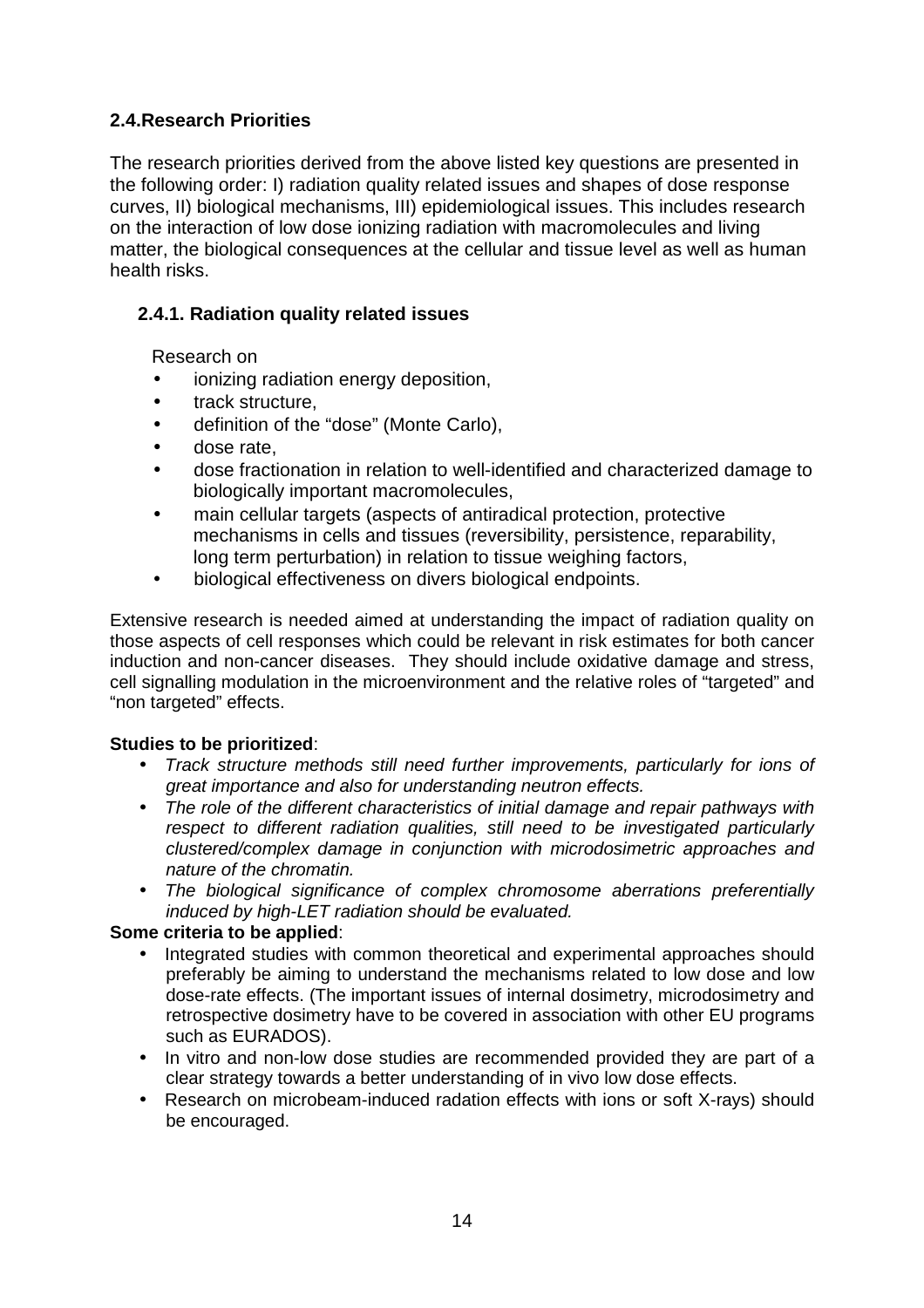# **2.4.2. Biological mechanistic issues**

• **Research on "omics" (transcriptomics, proteomics, metabolomics…).**  This involves essentially identification of pathways responding to or affected by specific types of radiation or exposure conditions (dose rate) and discrimination of the effects from normal homeostasis or background noise. This may allow useful comparisons between radiation-induced stress (radical, ROS) responses to that induced by other stressors (chemicals, infectious agents, nanoparticules…). Specific effects of different types of radiation on well identified components of biological pathways (oxidative metabolism, cellular signalling, oxidative metabolism, death pathways, DNA repair pathways, ..) should give rise to the development of **biomarkers that are specific for exposure.** These may include markers for specific types of damage (clustered damage etc.).The link between the disruption of specific pathways and radiation-induced pathological conditions (cancer and noncancer) may give rise to biomarkers for specific pathologies and to the definition of corresponding molecular signatures that can be then further developed and validated in animal models or in specific human diseases. The stability and persistence (short or long term) of these specific **biomarkers for radiation exposure and disease will be an important issue of research.** 

#### • **Research on systems biology**

The information collected on the multiple pathways may then become part of An overall **systems biology approach** which will allow modelling of biological dose responses (cancer, non-cancer).

**Two types of systems biology approaches** should be considered (1) an approach to describe the overall set of pathways and interactions of components ('networks') wihin a single cell. This approach should allow understanding and predicting of the cellular responses to stress such as low dose radiation in relation to that encountered by other agents. (2) an approach to understand the inter cellular communication between cells within a tissue and communication between different tissues in the whole body.

#### • **Stem cell research**

Research on radiation quality effects on normal and mutated (including precancerous and cancerous) **stem cells** should define their sensitivity and their developmental capacity with respect to their role in radiation-induced carcinogenesis and disease.

- Research on **pathological effects** induced by ionizing radiation of different radiation qualities using a systems biology approach will give rise to extensive modelling (modelling of important biological and pathological mechanisms, link between energy deposition and both cancer and non-cancer pathologies ). The models will then be validated on specific animal models (AML?) and some well designed human retrospective and prospective cohorts.
- Research on **individual radiation sensitivity** to cancer and non-cancer diseases should be promoted. It should cover the following items: sensitivity specific developmental stages, children versus adults, sensitivity of different cell types (stem cells and progenitor cells) in different types of tissues), redox profiles (oxidative stress) in different radiation sensitive and resistant individuals, genetic (SNPs, sequencing..) and epigenetic profiles, the DNA repair capacity, capacity to undergo radiation-induced death, the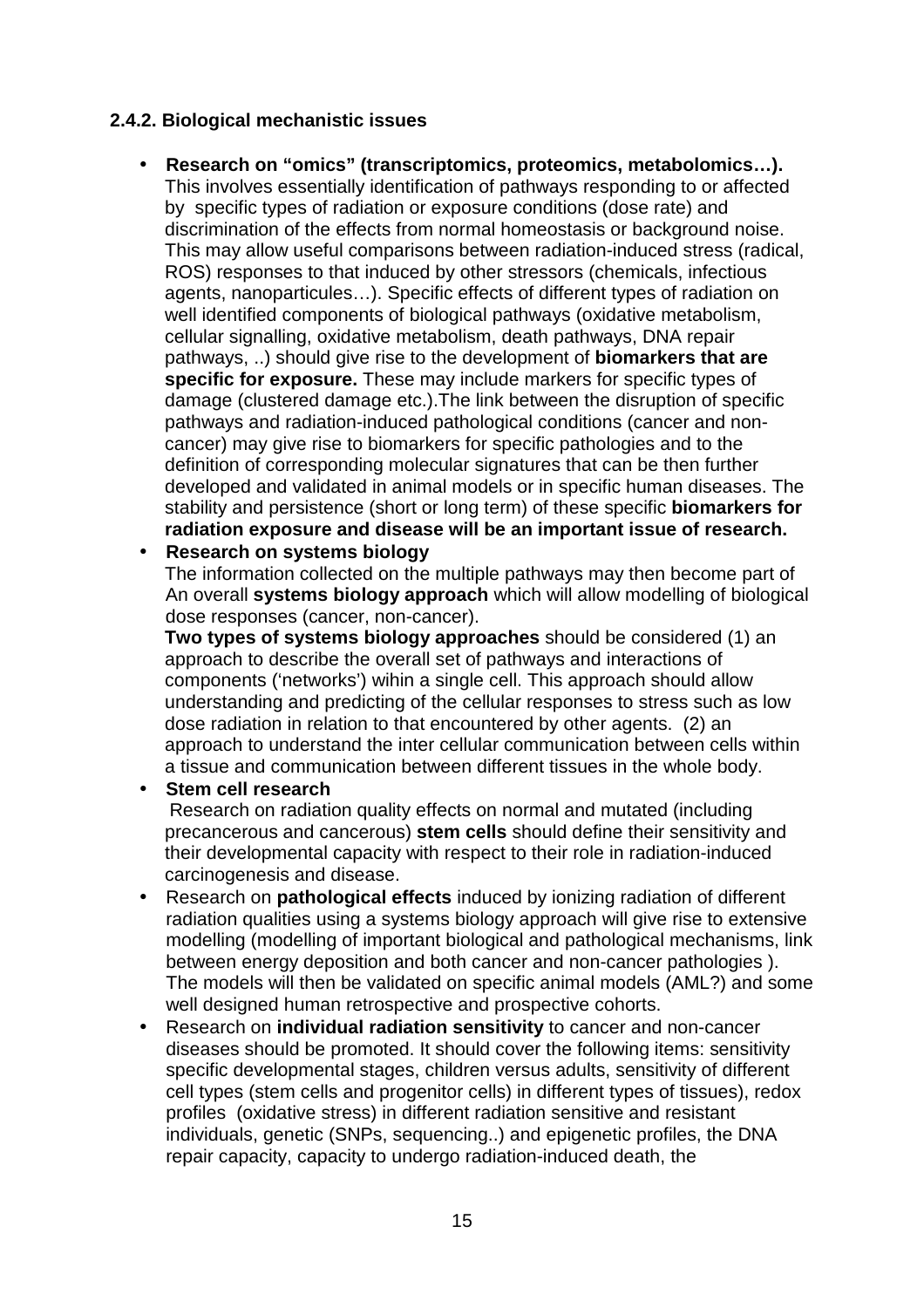immunological, hormonal, inflammatory, general health status of radiation sensitive and resistant individuals, latencies for different pathologies.

- Research on **intra- and intercellular signalling** after low dose radiation appears to be important in order to define localised radiation effects linked to the cellular microenvironment and more systemic effects (involving the release of cytokines, specific mediators and clastogenic factors) linked to inflammation and disease. The possibility that these bystander effects may give rise to long term and trans-generational effects including genomic instability needs to be studied as well.
- Research on **radiation-induced oxidative stress** involves many inter-related responses. Different radiation qualities and dose rates are likely to be linked to specific types and ratios between different types of oxidative damage (simple and complex (clustered) damage). Oxidative stress is linked to
	- signalling of cellular damage,
	- perturbations of normal cellular metabolism, mitochondrial dysfunction and normal cell differentiation
		- development and cell cycle progression,
	- induction of pathological diseases (cancer, non cancers), apoptosis, senescence, genetic and epigenetic (changes in chromatin structure) effects including possible radiation-induced epigenetic reprogramming of germinal cells, inflammatory, hormonal, immunological changes (systemic factors) in relation to the onset of pathological effects.

# **Oxidative stress thus plays an important pivotal role for inducing alterations of normal homeostasis that may lead to the development of cancer and non-cancer diseases.**

• Research on **internal emitters** following internal contamination with radionuclides needs to be promoted. It is clear that the local uptake and distribution (biokinetics) radiation quality of the emitters and dose-rate effects are of greatest importance. However, also confounding factors such as chemical toxicity, specific damage to cellular and tissue components using toxicological and nanotechnological approaches should be considered. It would be most profitable and relevant to focus studies on: tritium and actinides in the nuclear industry; mining industries that cause radium and thorium exposures; diagnostic, and possibly therapeutic, applications of radiopharmaceutical in nuclear medicine Individual whole body and/or organ dosimetry is often difficult with internally deposited radionuclides but is highly important for any doseresponse research. Nuclear medicine applications are possibly a rich source of experimental study because planned, monitored and controlled delivery of radiopharmaceuticals gives scope for precise dosimetry followup.

# **2.4.3.. Epidemiological issues**

Research on suitable human epidemiological cohorts remains a very high priority of research in forthcoming years. Epidemiological studies are considered to be essential hallmarks for the evaluation of radiation health risk taking into account the effects of factors that may modify risk of diseases, including age, gender and factors in the general environment and genetic, epigenetic factors and non-targeted radiationeffects. Not only promising research on existing retrospective epidemiological cohorts should be continued, but also research on new prospective cohorts should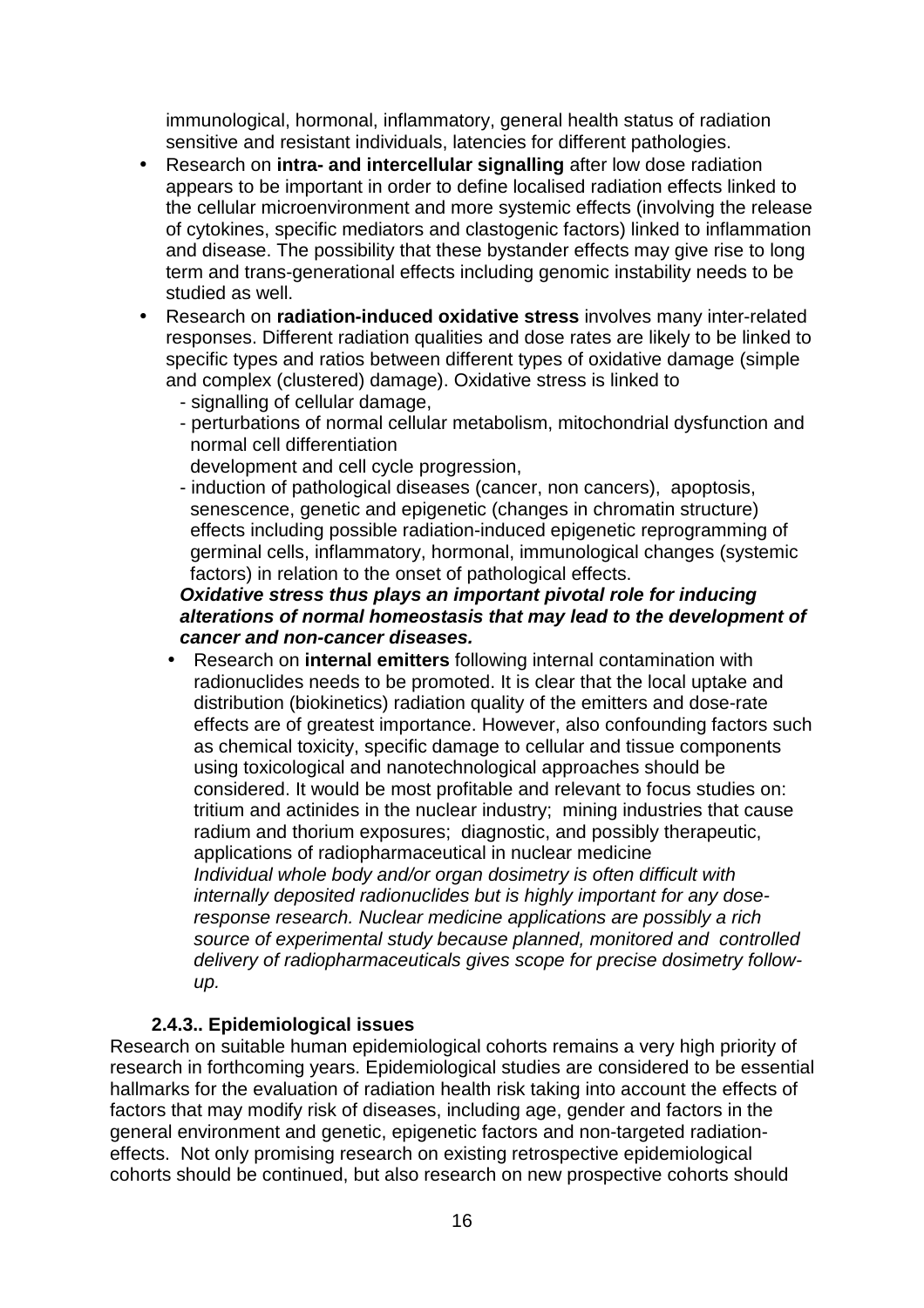be initiated on cancer and non-cancer diseases. Epidemiology should be combined with molecular / biomarker assays on the study subjects.

- Until specific biomarkers for exposures and disease are validated appropriate biobanking of materials has to be considered. It might be possible to use some existing biobanks such as STORE, GENEPI.
- Cohorts have to be backed up with good dosimetry encouraging retrospective dosimetry for existing ongoing studies (eg. cytogenetics, EPR etc.) and also for newly initiated studies.
- Proper medical surveillance of the cohorts is essential. Low dose exposures from medical radiology and radiation therapy, including nuclear medicine, can be the most productive cohorts because exposure is taking place in a controlled environment with good dosimetry and controlled discrimination of exposure fields.
- Cohorts such as children exposed to CT scans, occupationally exposed individuals such as interventional cardiologists, flight crews, radiation therapy patients with significant out-of-field exposures (conformational radiotherapy) should be considered and, of course, studied not only for cancer incidence but also the non-cancer conditions of concern.
- Links should be sought with ongoing epidemiological studies such as ALPHA-RISK (i.e. health risks from domestic alpha exposure), CHILD-THYR (i .e. risk of thyroid cancer following early life exposure to 131I), GENE-RAD-RISK (i.e. radiation exposures at early age and impact of genotype on breast cancer risk), ARCH (i.e. long term research on health consequences of radiation from the Chernobyl accident) and CHILD-MEDRAD. and CHILD-MED-RAD (i.e. health risk follow up prospective study of trans-national cohorts of patients with substantial paediatric diagnostic exposures).
- The promoted suitable epidemiological studies should be associated with (accompanied by) mathematical modelling taking into account mechanistic aspects in order to support low dose health risk evaluations..
- Overriding **ethical issues** should be sorted out and settled by consensual interaction with the national ethical commitees involved.
- Combined epidemiological and animal model studies may be of use in identifying risk variants. Inclusion of various functional assays for radiation sensitivity in epidemiological studies will increase statistical power for identifying risk factors in later genome wide association studies. Moreover, additional functional cohorts could come from human longevity studies (cancer susceptibility and radiation response), cancer susceptible individual and radiation therapy patients with aberrant responses.

# **2.5. Justification and expected outcomes**

#### **2.5.1.. Shapes of dose response curves and radiation quality effects**. **2.5.1.1. Basic aspects**

The basic scheme involves the relationship between radiation energy deposition and biological effects. So far, most information has been collected for low-LET photon radiation. Thus, not much information is available on the role of radiation quality in radiation protection issues although both low and high LET components are present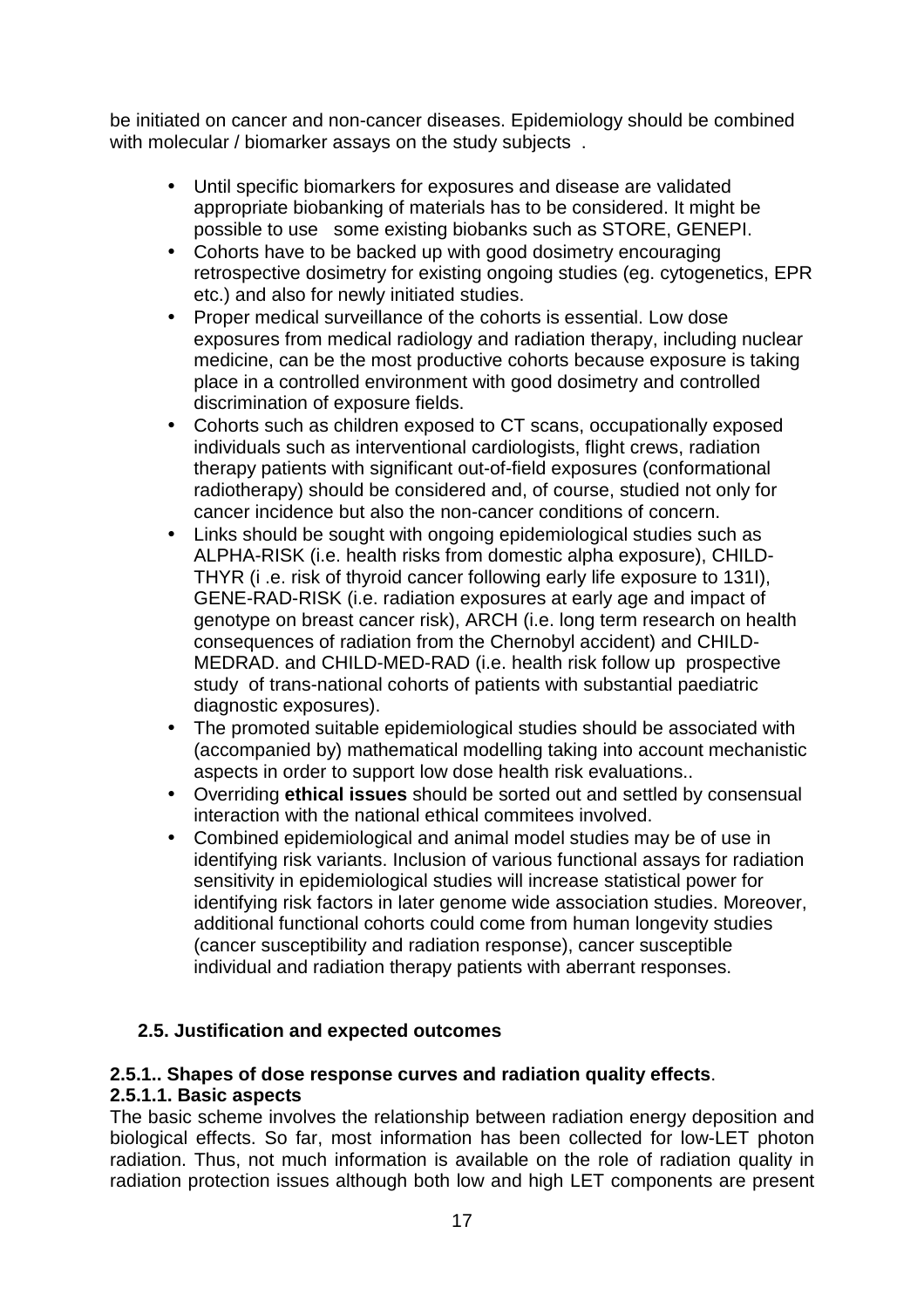in many environmental, occupational and medical exposures.The qualitative and quantitative differences between low and high-LET ionizing radiation rely on the spatial (and temporal) energy deposition properties of the radiations at the nanometer, micrometer and higher scales. The quantity "absorbed dose" (dose) for low dose high-LET exposures is of scarce meaning. In this condition a low number of cells are irradiated with a significant dose associated with single radiation tracks. In this case, the interaction of irradiated with non-irradiated cells is crucial to understand risk of cancer in an organ vs the effects in a cell. For instance, with a typical dose of 10 mGy deposited by 100 keV/µm α-particles less than 5% of cell nuclei are traversed by a track each of the hit cells absorbs a dose of the order of 200 mGy in a very short time, independently of the fluence rate.. The energy deposition within the hit nucleus represents a very high "local" dose along the α-particle track. The very short timescale relative to energy deposition of a high LET particle traversal (of the order of picoseconds) may affect the radiobiological effectiveness.

#### **2.5.1.2. General knowledge gaps.**

Radiation weighting factors,  $w_R$ , as used by ICRP have been specified for stochastic effects as "factors by which the mean absorbed dose in any tissue or organ is multiplied to account for the detriment caused by a specific type of radiation relative to photon radiation (ICRP, 2007). The concept of average organ absorbed dose may be inappropriate when energy deposition is highly inhomogeneous. Thus, at low average organ dose high-LET irradiation may result in a significant level of cell damage. It can be questioned whether the health effects of low doses of various radiation qualities can be evaluated by the  $w_R$  approach and whether the currently adopted  $w_R$  values are reasonable estimates for radiation protection purposes. This problem holds in particular for neutrons, since estimation of risks associated with them is only indirect, relying on scaled estimates of risk from low-LET radiation (ICRP Publication 99, 2005). The shapes of the dose effects curves after low- and high-LET irradiation can be very different, and the results obtained for the former cannot be extrapolated to the latter just on the basis of rescaling factors. Also, the influence of dose rate is expected to be different.

This clearly emphasizes that specific strategies are needed for the assessment of the risk of low-dose, high-LET radiation. Furthermore, studies on the dependence of biological effects on radiation quality can be extraordinarily useful tools to test mechanisms underlying these effects.

The observation that inflammatory response is a predisposition to malignancy and may be a risk factor for the development of many clinical conditions lends support to the hypothesis that radiation injury may predispose to a range of health consequences wider than was previously thought. Understanding whether indirectly affected cells can contribute to the effects of irradiation at low doses in a radiation quality-dependent fashion can have important implications.

#### **2.5.1.3.. Identification of knowledge gaps and prioritization.**

To improve our understanding of the role of radiation quality in carcinogenesis and noncancer diseases experimental and theoretical mechanistic studies are needed on radiation-quality dependence of the relevant end points, starting from track structure and physical interactions with main biological "targets". Critical questions are to what extent quality effects are responsible for radiation-induced (oxidative) stress and conditions its possible reversibility, how radiation quality affects the initial damage (DNA and non-DNA), and its time evolution (considering both faithful repair and mis-repair processes), intra- and intercellular signalling, and non-DNA-targeted effects. A deeper understanding is needed on the relevance of complex and clustered DNA damage induced by a single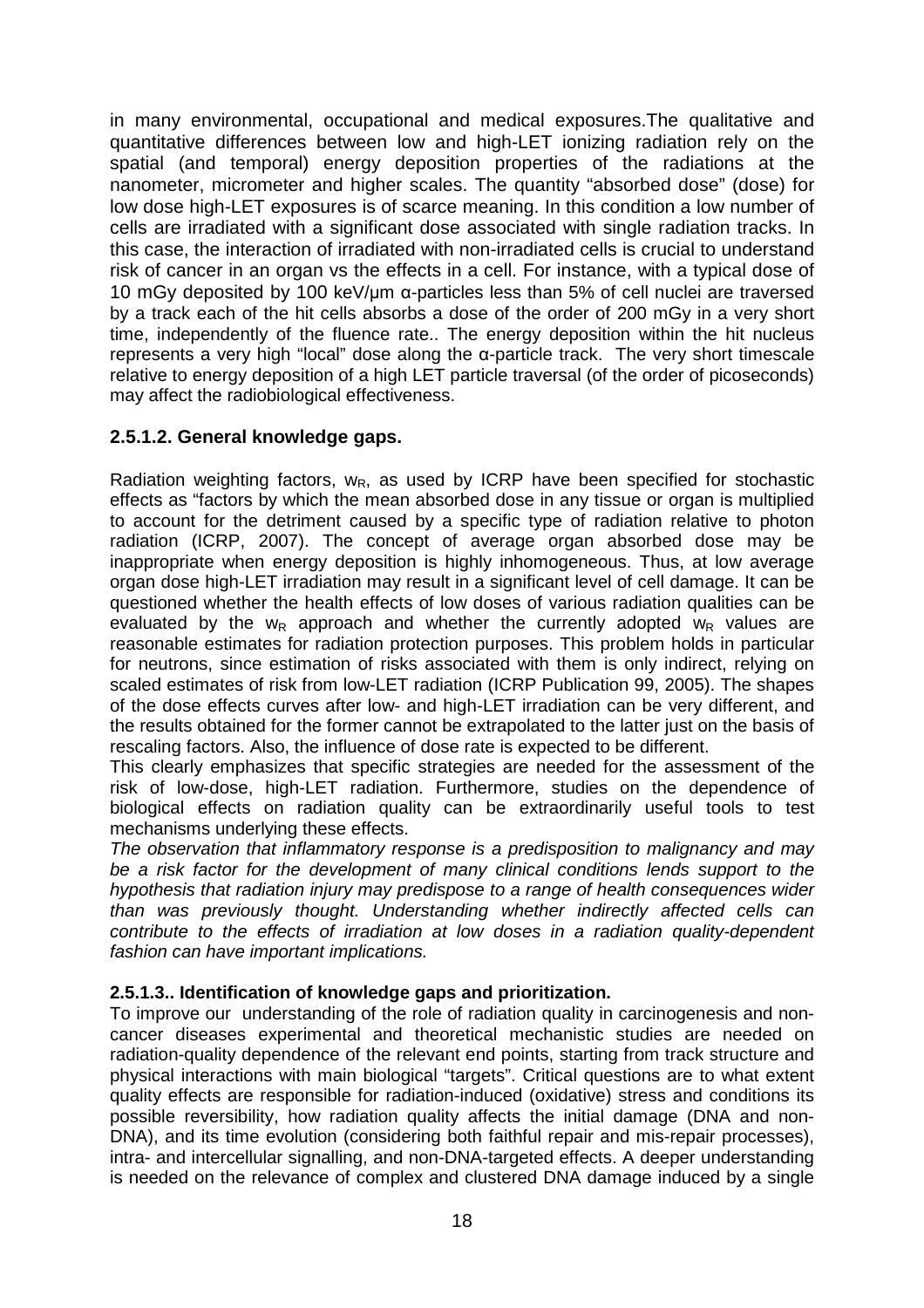radiation track in chromosome aberration, mutation induction and carcinogenesis and also on the possible role of dose-rate and that of mixed radiation fields (including possible synergistic and adaptive phenomena).

#### **2.5.1.4. Future Research lines**

The mechanisms that govern the possible different shapes of dose- (fluence-) effect curves at low dose still need further investigation. Especially, radiation-quality specific studies are needed to explore processes possibly leading to biological effects relevant to cancer and non-cancer risks. An "omics" and system biology approach for these radiation effects is advisable, coordinated with epidemiological studies. Experimental and modelling approaches should be combined.

Important research issues involving radiation quality effects are:

- Studies on initial damage characteristics (related to time and space evolution of track structure) and its time evolution (including DNA damage repair and misrepair processes), their conversion into chromosome and other endpoints relevant for low dose cancer and non cancer induction.
- Studies on the radiation quality dependence of epigenetic phenomena and occurrence of genomic instability.
- Studies on the radiation quality dependence of oxidative damage and stress (generation of reactive oxygen species), cell signalling and microenvironment (cell-to-cell communication).
- Studies on mixed fields effects (possible additive or synergistic phenomena and adaptive responses).
- Studies on the role of dose/fluence rates, and the extent to which this varies with different radiation types.

#### **2.5.1.5. Expected outcomes**

The above mentioned studies should provide a better perspective of the relationship between low dose exposures for cancers (which currently steers present radiation safety regulations) and the more recently appreciated non-cancer disease and the mechanisms by which they can be radiation-induced.

#### **2.5.2. Individual radiation sensitivity**

#### **2.5.2.1. Basic aspects**

This research largely responds to public concerns on how to protect every individual and how to define the individual's health risks after low dose radiation exposure. Obviously, further knowledge on individual radiation sensitivity would help to better evaluate personal risks from accidental or therapeutic low dose exposures. In radiation therapy, better knowledge on this topic should help to further limit the risk of radiation out-of-field and other side effects. The development of reliable biomarkers for exposure and predisposition for disease (cancer and non-cancer) is an essential pre-requisite. Such biomarkers are not yet close to deployment. It is likely that in the current framework of DoReMi such biomarkers will be developed. At present, it will be necessary to store material from on-going research cohorts. However, at the present state it is not clear what to store because we do not know what markers will emerge. Furthermore, there are formidable ethics restrictions placed on this type of research in Europe and of course logistical limitations on what may be collected from human subjects. For the time being, it seems appropriate to store retrievable DNA (frozen or possibly fixed blood cells) and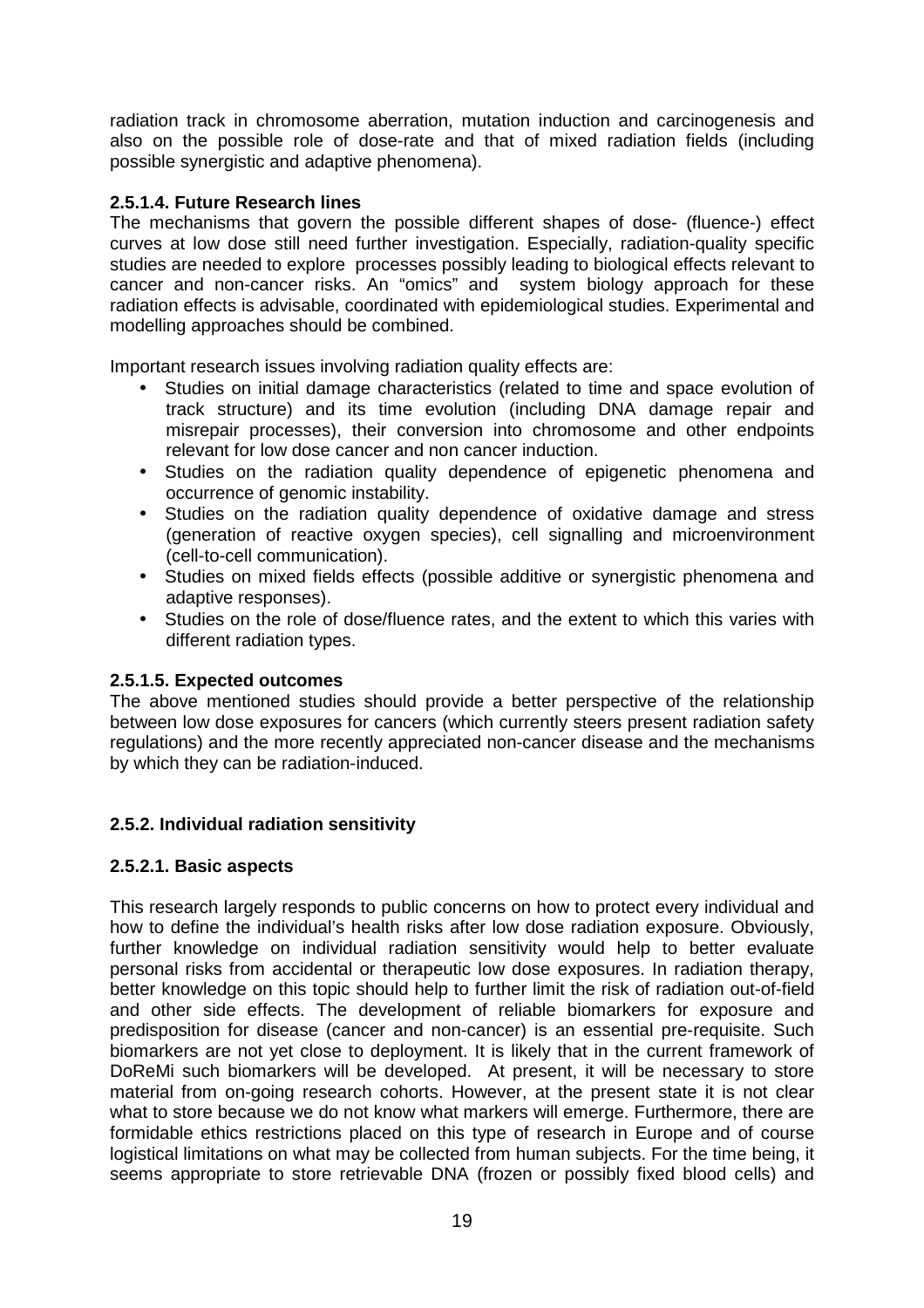samples from blood serum or even skin biopsies. The importance of setting up prospective study cohorts of persons exposed to low radiation doses is paramount.

Because of the necessity for ethics approval it seems best to concentrate first on available medical cohorts from diagnostic radiology such as children undergoing CT scans and nuclear medicine or radiation therapy. Moreover, it will be important that a substantial proportion of the cohort is available for recall in the event that an eventual individual sensitivity biomarker requires some other, as yet unknown, assay that can not be performed with the banked material.

Of course, a critical factor is proper dosimetry. Whatever the effect measured, it has to be related to dose and/or more subtle parameters such as track structure (including micro and nanodosimetry approaches). For in vitro experiments on cells, tissues and whole animals good dosimetry has a long tradition. However, problems arise with Abomb survivors, Chernobyl cohorts and also some prospective study cohorts such a national surveys of radiation workers where standard badge type monitoring is, at best, approximate. Thus, prospective studies from medical radiology or radiation therapy appear to be more promising because the systems are already in place for doses and fields to be well specified.

Using such cohorts, knowledge on genes and genetic polymorphisms (DNA repair, cell cycle checkpoint genes, oncogenes, genes of DNA and general metabolism, hormonal and immune responses etc.) as well as epigenomic imprints should be sought in order to define their role in individual low dose radiation responses. This knowledge then can be used to define sensitive subpopulations in the cohorts and the effects of confounding factors such as age, sex, gender, lifestyle, physiological and reproductive status,and concomitant exposures to other physical, chemical or infectious agents.

Some endpoints have shown promise in the field of markers for individual radiosensitivity e.g. G2 sensitivity, dicentric chromosomes or micronuclei and may need further study. However, to date, all assays have fallen short of being reliable individual predictors. For example, when applied to groups of normal or over-responding radiotherapy patients a bi-phasic profile can be seen but there is a considerable overlap. Applying some newer assays for markers of radiation exposure (γH2AX, 53BP1) and specific DNA repair activities (RAD50, MRE11) have shown greater promise for indicating intrinsic individual radiation sensitivity and repair capacity and this work should be encouraged. Some tests (e.g. MRE11) may even be predictive for long term cancer risks in human. These newer cytological and molecular assays have to be applied on a large scale for validation. It is possible that an integrated analysis based on a constellation of results from several markers will emerge as the most reliable way to specify an individual's sensitivity. In-bred laboratory animal models cannot represent the intrinsic variability of a human population. However, they can be useful for validation purposes. Specific endpoints can be examined and specific modifiers can then be further explored using suitable animal models (e.g. for osteosarcomagenesis (RB1), mammary tumours (Aps) and medullablastoma (ptch). Radiation quality and dose-rate effects should be considered as well.

#### **2.5.2.2. Expected outcomes**

From molecular and initial human studies over the timescale of 3-5 years there is a reasonable likelihood that some suitable biomarkers for radiation exposure and pathological conditions (cancer) will become available. Probably, several biomarkers and indicators will have to be used in suitable cohorts in combination to assess individual sensitivity.

However, it should be realised that cohorts and other human studies require ethics approval. Experience has shown that obtaining approval in different European countries is very time consuming and introduces considerable delays to getting the actual research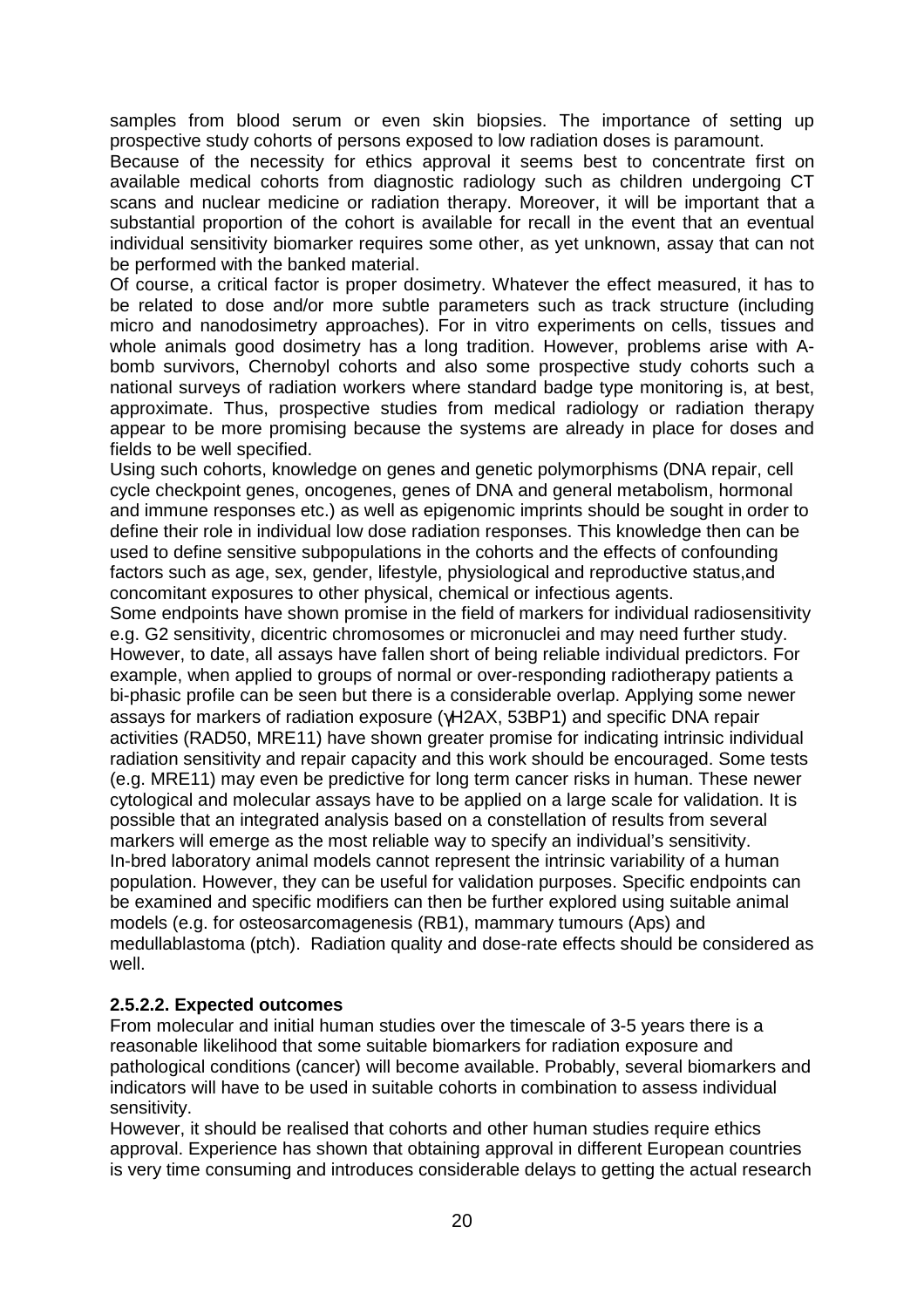started. It would be a considerable advantage if the MELODI platform would explore ways that facilitate ethics approval throughout Europe overcoming national boundaries for such studies.

#### **2.5.3.Non cancer effects**

Non-cancer effects at low doses cannot be readily explained by the mutational theory (DNA paradigm) underlying the extrapolation of cancer risk from high to low doses (LNT). It has been traditionally assumed that the non-cancer effects and diseases show a threshold at doses that are well above the levels of exposure typically encountered in the public environment, at work or from medical diagnostics. However, some epidemiological evidence as well as various tissue responses and non-targeted effects recently observed at low doses call for new experimental (mechanistic) and epidemiological studies that address the extrapolation issue.

# **2.5.3.1. Present state of science in this area of research**

#### **Tissue responses**

Acute responses to high-dose radiation exposure (therapeutic and accidental) have welldocumented consequences. There are both qualitative and quantitative differences in the reaction of different cell and tissue types which can be most conveniently summarized by ranking organ radiosensitivity to unit dose. Chronic effects of high dose exposure also show tissue-specific differences, but these are primarily related to radiation fibrosis, malignant growth, or as yet mechanistically unexplained tissue-level damage to the eye lens and the vasculature. Until very recently no great attention has been paid to tissue differences in the response to low dose exposures in the range typically experienced by most people. The majority of the radiobiological studies on low dose responses have focused on readily accessible and easily cultured monotypic in vitro cell models (peripheral blood lymphocytes, fibroblasts) to the exclusion of more complex tissue-level models. There is a plethora of phenomenological studies reporting acute tissue-level responses to low doses. These studies focus primarily on non-targeted effects such as the adaptive response, abscopal effects and bystander effects, but consistently lack a plausible explanation of the underlying biological mechanisms. Consequently, little information is available on the constancy of acute low dose damage recognition, signalling and response mechanisms across tissues, and on the long-term development of radiation effects in different tissues at low doses.

#### **Cardiovascular diseases**

It has been generally accepted that high dose (several Gy) radiation exposure to the heart or other parts of the circulatory system result in long-term increases in circulatory disease risks. Over the past 10-15 years evidence has been emerging from the long term follow-up of atomic bomb survivors and other populations that relatively low dose acute exposures (< 2 Gy) are also associated with increased circulatory disease risks. Although the estimated relative risks are smaller than for cancer, it is clear that radiationassociated circulatory disease deaths will account for a substantial fraction of the total radiation impact on mortality in the atomic bomb survivors. However, those epidemiological data do not, and probably cannot, provide definitive evidence of increased circulatory disease risks following low dose (say 0.005 to 0.5 Gy) exposures. Despite this uncertainty, these findings have increased interest in efforts to identify mechanisms for long-term radiation effects on the circulatory system and prompted the re-examination of circulatory disease risks in other populations.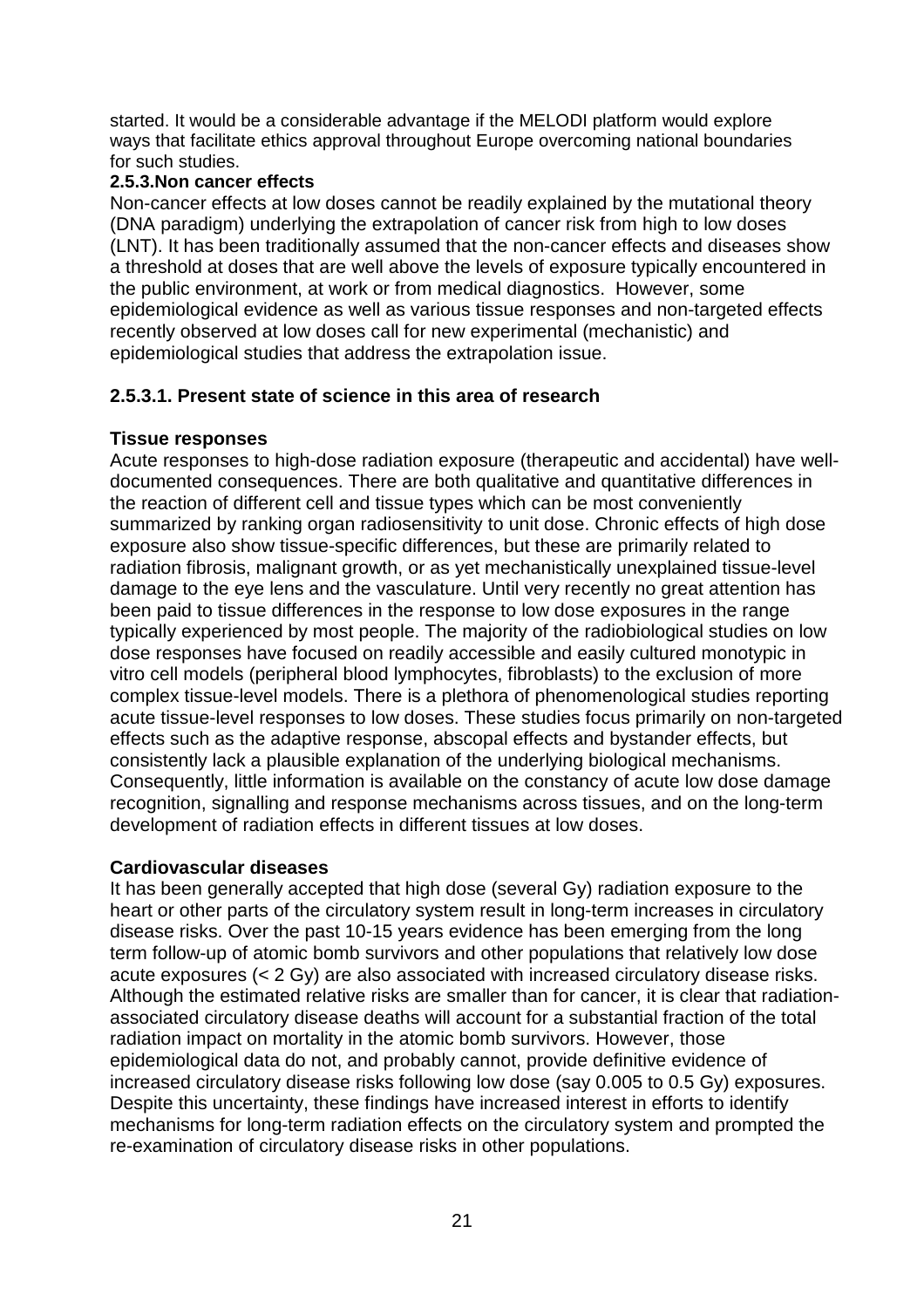As far as the potential mechanisms of the radiation induced cardiovascular diseases are concerned, there are several hypotheses (inflammatory, micro vascular, mutation induced, and others). An inflammatory mechanism that is more consistent with deterministic effects is currently more plausible.

# **Cognitive functions**

Dose response relations for radiation effects on cognitive functions show thresholds around 100 mGy for exposures of the foetus between weeks 8 and 15 but the current judgement is that induction of IQ deficits at low doses is of no practical significance (ICRP Publication 103). The mechanistic understanding of the effects of radiation on the foetus is coupled to the developmental stage of the brain during the critical weeks 8-15 when the cell proliferation and migration is maximal, while the later stages seem less critical. Therefore considerable interest was generated when a study on the effect of low doses of ionizing radiation in infancy on cognitive function in adulthood was published in 2004. The conclusion was that low doses of ionizing radiation to the brain in infancy influence cognitive abilities in adulthood. This discovery of a second time window (at infancy) for radiation induced adverse effects on the cognitive functions opens new aspects for much needed investigation

# **Lens opacities**

At high doses (0.5-2 Gy), ionizing radiation causes lens opacities in humans that may manifest as cataracts, and other changes that hamper vision. Several recent epidemiological studies have indicated that the prior assumption of a relatively high threshold dose may not be justified. Indications of lens opacities have been reported in US interventional radiologists, Icelandic pilots exposed to cosmic radiation, people exposed to Chernobyl fallout, and after exposure to X-rays. Studies on A-bomb survivors suggest that there is either no threshold or the threshold is much lower than was previously assumed.

# **2.5.3.2. Other biological and physiological effects**

Recent animal experiments have demonstrated that chronic exposure by ingestion of low doses of radionuclides may induce effects on unsuspected biological targets, such as the central nervous system, liver and major organism metabolisms. Chronic uranium exposure at low doses led to molecular and cellular effects on metabolisms of xenobiotics, vitamin D, cholesterol and iron. Behavioural and cognitive effects were also reported after chronic uranium exposure at low doses, in addition to the well-known nephrotoxic effect of uranium. In human populations, uranium has been shown to affect bone metabolism. There is also some evidence that chronic contamination by cesium-137 could affect cardiovascular functions.

Generally speaking, it is likely that the underlying mechanisms involve as starting points (initial events) radical formation and radical (oxidative stress) induced lesions very similar to those implicated in cancer. However, subsequent stages involving different tissues, metabolic, hormonal, immunological, inflammatory and tissue microenvironmental responses) are likely to be rather specific and different from those identified for cancer. It will be important to attract new disciplines into the field of radiation research. In the case of non-cancer diseases, parmacotoxicologists, cardiologists, neurologists, toxicologists, ophthalmologists have to be involved. Similar to research on radiation induced cancers, confounding factors such as smoking, diet, lifestyle, gender, age, genetic background etc. have to be considered.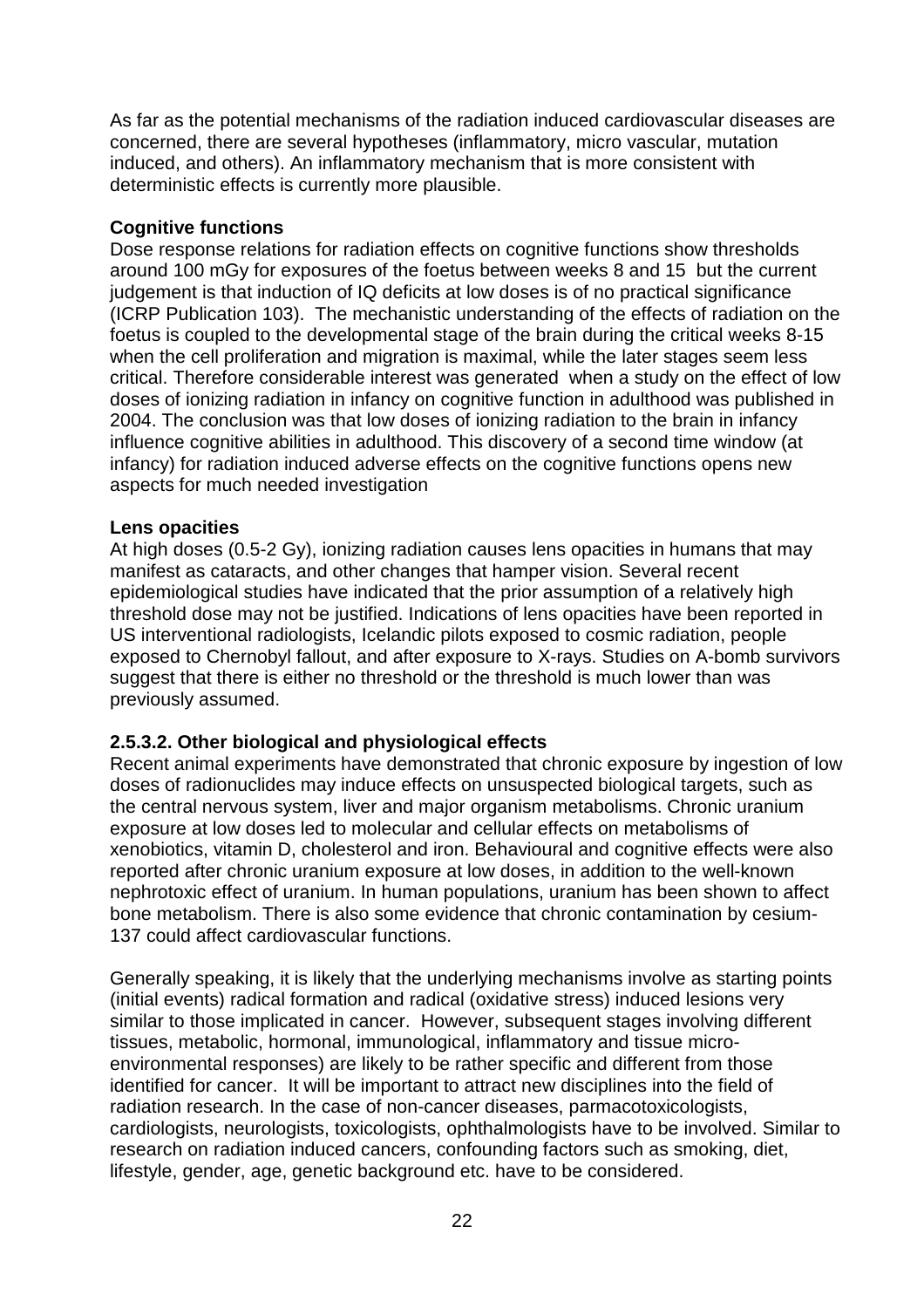Suitable cohorts may be constructed from radiation diagnosis and radiation therapy patients as well as from interventional cardiologists, dentists, flight crews etc . **Non cancer endpoints have thus to be included in prospective studies in addition to the cancer surveillance.** 

#### **2.5.3.3. Expected outcomes**

We expect to obtain relevant information on the mechanisms involved in non-cancer effects of low dose radiation exposures. In particular, a better understanding of the mechanisms will guide us to answer the important question on the existence or not of thresholds for noncancer effects, i.e. whether the effects are of stochastic or deterministic nature.

# **3. NEXT STEPS**

# **3.1. Evolution of research areas to be exploited**

It is clear from the above questions relating to key issues that the research cannot be adequately undertaken by only extending already existing fields in radiation research such as radiation physics, radiation chemistry, radiation biology, radiation therapy and diagnostics, radiotoxicology etc. New lines of research have to be developed based on recent achievements arising from areas outside of radiation research to broaden thinking with a view to a new dynamism. For example, there have been in recent years many discoveries on specific metabolic functions and pathways, homeostasis, signalling mechanisms, stem cell biology, cellular stress, proliferation, genetics, epigenetics, systems biology, toxicology, genotoxicology, physiology, pathology, immunology, inflammatory research, hormone research, research on cell death (apoptosis, mitotic catastrophy, autophagy), the central nervous system, recognition and behavioural effects, molecular markers for imaging, effects of nanoparticles (nanotechnology), heredity, transgenerational transmittance, diseases (medical treatments and diagnosis of cancer and non-cancers, …).

# **3.1.1. Approaches to be considered**

# **Classical**

• Cytogenetic (Multi-FISH, chromosome painting) radiation chemistry, biochemistry, radiation sources, microirradiation, genetics

# **Emerging**

- Transcriptomics, Proteomics, Metabolomics, Epigenomics, transcriptomics
- Systems Biology (Identification of molecular pathways)
- development of exposure and disease specific biomarkers
- inactivation of specific genes (miRNA, epigenomic silencing...)

# **New techniques:**

- Molecular Imaging
- new radiation devices: microirradiation, synchroton, heavy ions, conformational radiation therapeutic devices, radiation pharmacology, immunoradiology
- QT-PCR
- Nanostring nCounter
- High throughput sequencing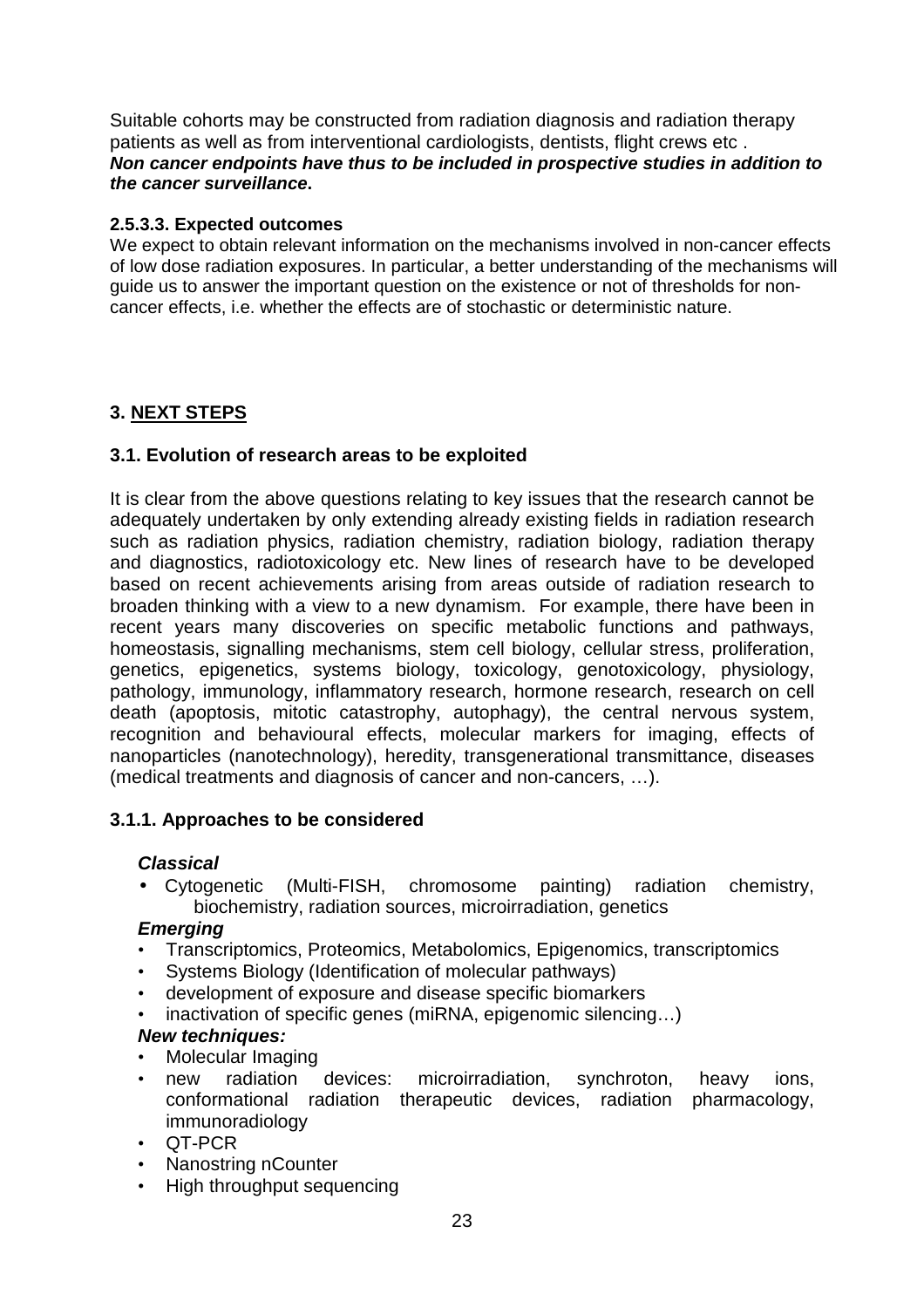- Reproduction hereditary transmission
- 2 and 3D electrophoresis
- mass spectrometry electrospray, HPLC, chromatography,<br>• nanotechnology
- nanotechnology
- genetic an epigenetic imprinting,
- Molecular imaging
- MRI
- computer assisted tomography,

#### **Epidemiology**

Classical and molecular Epidemiology

- whole Populations
- retrospective and prospective cohorts
- mathematical modelling
- Reliable medical assessment and follow-up of suitable cohorts (short and long term pathologies)
- Genetic and transgenerational studies in mice and humans

Annex 1 gives a fuller list of the research fields to be considered and important topics that should be applied to the appropriate above approaches.

#### **3.1.2. Infrastructures**

For low dose and low dose rate research the lack of suitable infrastructures is at present a limiting factor. A strategy for the upgrading of the infrastructures should be thus given a high priority.

- Most important are suitable cohorts that allow at the same time molecular and medical follow up. Some cohorts of industrial and nuclear workers, medically exposed groups, residential radon exposures may be potentially informative. Additional cohorts of prospective nature should be generated such as patients with substantial paediatric exposures and some collaborative international studies (such as Mayak workers, Techa river cohort, Chernobyl children..) may be useful. The informativeness of these cohorts should be increased by conducting a regular survey on the information collected and documented including dosimetric issues, data storage conditions, availability of biological samples… Furthermore, mechanisms have to be set-up to ensure their continued availability for research, including data base management and periodic updates of follow-up. Harmonisation of the collected data and of the methods of collecting them has to be strengthened and the possibility of accompanying these studies by molecular (and mechanistic) studies to improve the statistical power and the overall informativeness of the studies by mathematical modelling.
- Also, suitable tissue banking is needed to be able to store and process different biological samples.
- Suitable sources with associated laboratory facilities able to deliver low and low dose rate radiation to cells, tissues and whole animals (both external beam irradiators and internal radionuclides) are to be identified and /or developed already during DoReMi and then made available in the MELODI context..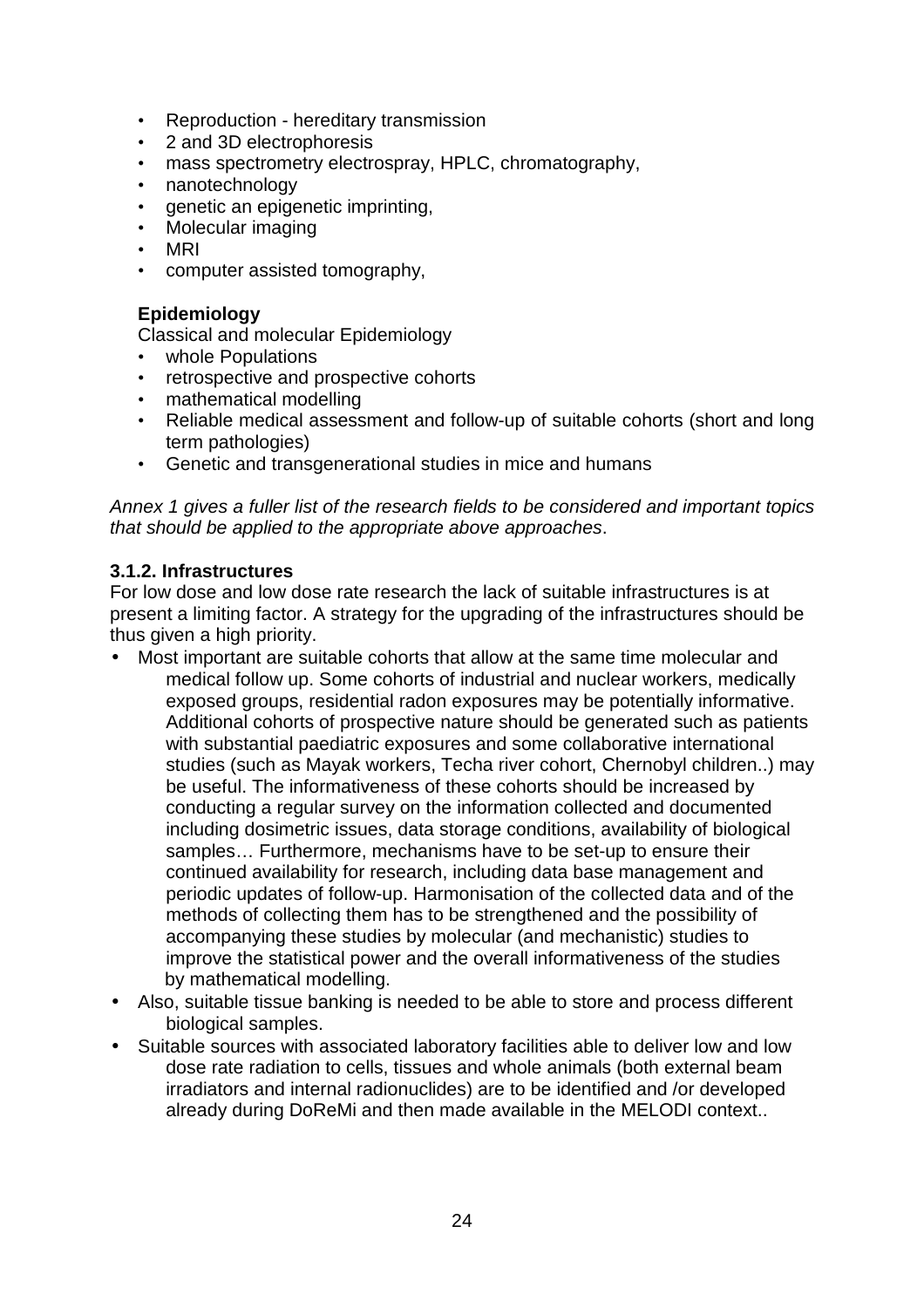# **3.1.3.Education and training**

In recent years, many European member states have lost key competences and are no longer capable of independently retaining their current research activities in radiation sciences, with implications for effectively fulfilling operational and policy needs and obligations. Thus, specific programmes aiming at knowledge management across generations have to be designed in order to achieve sustainable continuity and development. Important aspects to be considered are:

(1) the underlying scientific programmes have to address questions that are attractive to both young scientists and faculties of universities as well as to the management of research organisations.

(2) the attractiveness of the field has to be increased by a multiple approach implemented from Summer schools to master degrees, PhD and post-doctoral European research training programmes.

(3) In the long term, such programmes cannot be successful unless they do provide job opportunities to young scientists.

(4) In the present situation, sustainability of such programmes can only be achieved by a long-term commitment of funding bodies.

The MELODI platform does effectively respond to these needs and aims at establishing an integrated approach to education and training of research and teaching at Universities and non-university research organisations. Existing elements of education and training activities in this domain such as the European MSc course should be strengthened, making it compliant with the Bologna Process which creates the European Higher Education Area (EHEA) and is based on the cooperation between ministries, higher education institutions, students and staff from 46 countries, with the participation of international organisations. At present, only a few universities in Europe will have the resources to offer a full educational program at the basic as well as the advanced level of subjects such as radiation biology and radiation physics. Thus, an integrated approach is needed.

In line with this, the following steps are to be implemented:

- Audit of radiation courses in Europe (undertaken by DoReMi) to establish a European course (and/or summer school) in radiation biology and radiation protection with conventions with European universities and institutions
- Identification of stakeholders able to support long term sustainability.
- Proposition of EU calls directed to education and training that promote new ways of setting up new multidisciplinary interactive courses that are Bologna compliant and based on solid conventions with leading universities and research organisations and that allow inclusion of most recent research developments in the field of low dose radiation research and the evaluation of radiation health risks.

# **3.2. Maintaining the SRA**

It is essential that the SRA is periodically revised in order to take account of new developments, achievements of research from DoReMi, feedback from the consultation processes listed above and the progressive unrolling of the SRA targets. Revision should include a statement of achievements in terms of scientific ground covered, the establishment of multidisciplinary and multinational teams and the development of infrastructures.

MELODI should organise on a permanent basis a team tasked with this review process and the team should make input, initially yearly, to the MELODI workshops.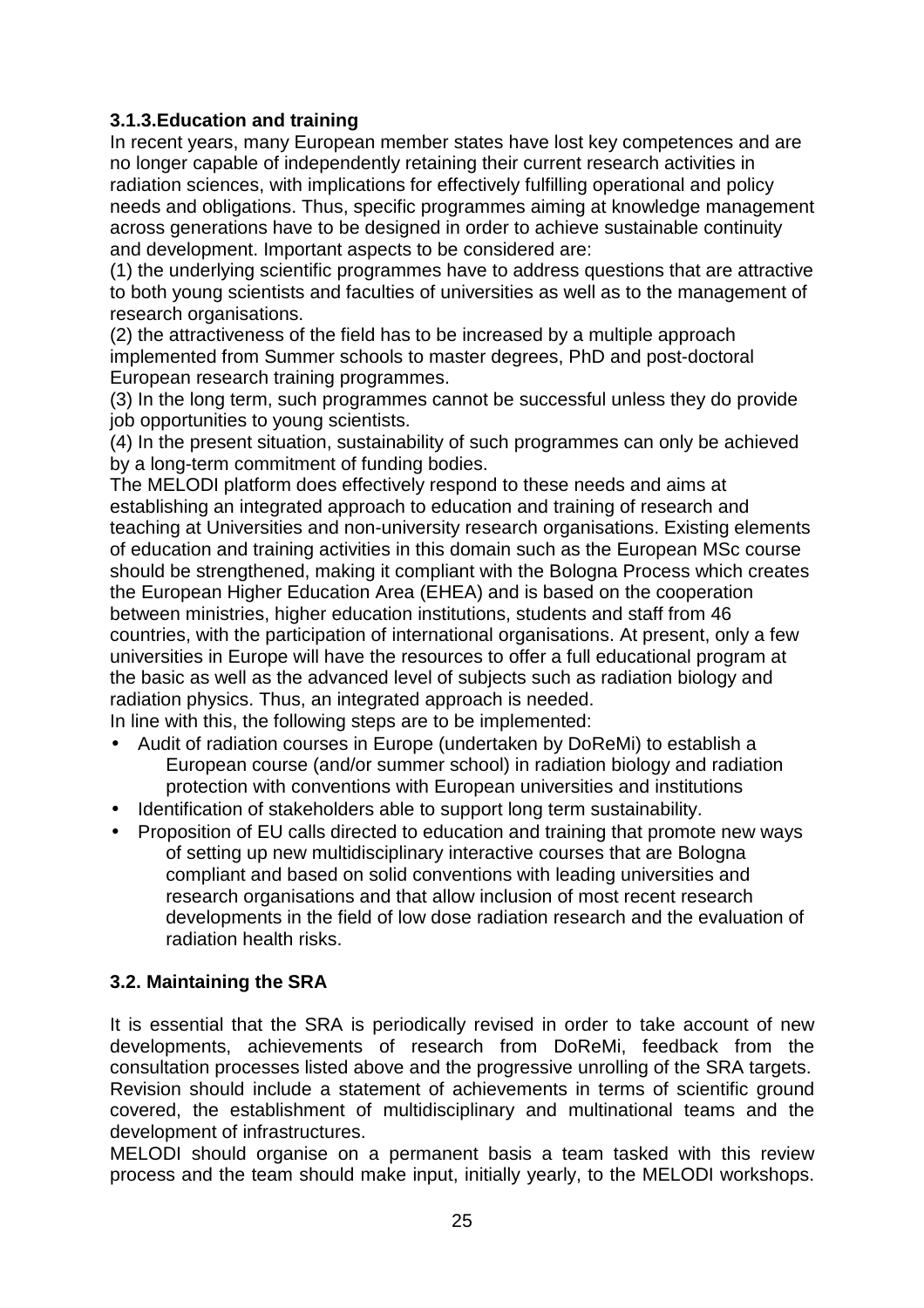The Scientific Advisory Committee should review and approve successive revisions of the SRA and pass them to the Governing Board for formal endorsement. At this point it may be circulated to all stakeholders and organisations as a support to the continued integration of national R&D programmes and to the formulation of R&D calls.

Revision should be made at least every 3 or 4 years and, if necessary, the MELODI Governing Board may wish to initiate more frequent intermediate revision in the light of any important developments. The timing and frequency of the revision needs to be well adapted to the main stream of budgetary procedures, including the Euratom call process.

# **3.3. ROADMAP**

Knowing that the discussions on this first draft of the MELODI SRA will be further substantiated in the forthcoming 2nd MELODI Workshop October 18-20, 2010 in Paris the SRA Working Group considers it premature to outline a ROADMAP for MELODI that would be more detailed and thus even more meaningful than the Roadmap presented by HLEG in January 2009. Part of the projected low dose program is realized by the DoReMi TRA covering the next 6 years and involves important scientific feasibility studies and starting with putting into place important aspects of essential infrastructures and new approaches to education and training. From the above SRA it is clear that intrinsically, most prioritized research items will have to follow a more or less preset time scale. In this view, it is evident that the search for suitable biomarkers for defined radiation exposures (internal or external), predictions for the initiation of pathological pathways and for final pathological outcomes will come first in the research on radiation biology networking. Some of these biomarkers are expected to stimulate molecular epidemiological studies and the establishment of suitable prospective or retrospective cohorts (i.e.. prospective cohort of CT scans in children, induction of secondary cancers in out-of field radiotherapeutic sites). This research work will be accompanied by fundamental and mechanistic studies on the specific low dose and low dose-rate radiation effects together with their relationship to perturbation of cellular and tissue homeostasis and the induction of cancers and non cancers. This fully integrated research will highly rely on the input from non radiobiological research disciplines such as toxicology, immunology, inflammatory research, physiology, pathology, genetics, epigenetics, cardiology, neurology, ophthalmology etc. (see SRA). It is expected that in the long term a systems biology approach together with well defined epidemiological studies will allow mathematical modelling and the evaluation of low dose health risks.

Taking into account feedback from the MELODI GB, the outcomes of the  $2^{nd}$ MELODI workshop and the input of the MELODI SAC, the scientific community and the stakeholders the MELODI Roadmap should then (end 2010) give the forseeable timing of the different research lines as well as possible financial sustainability program.

# **3.4.Major considerations**

• MELODI needs to promote multidisciplinary integrated low dose research in Europe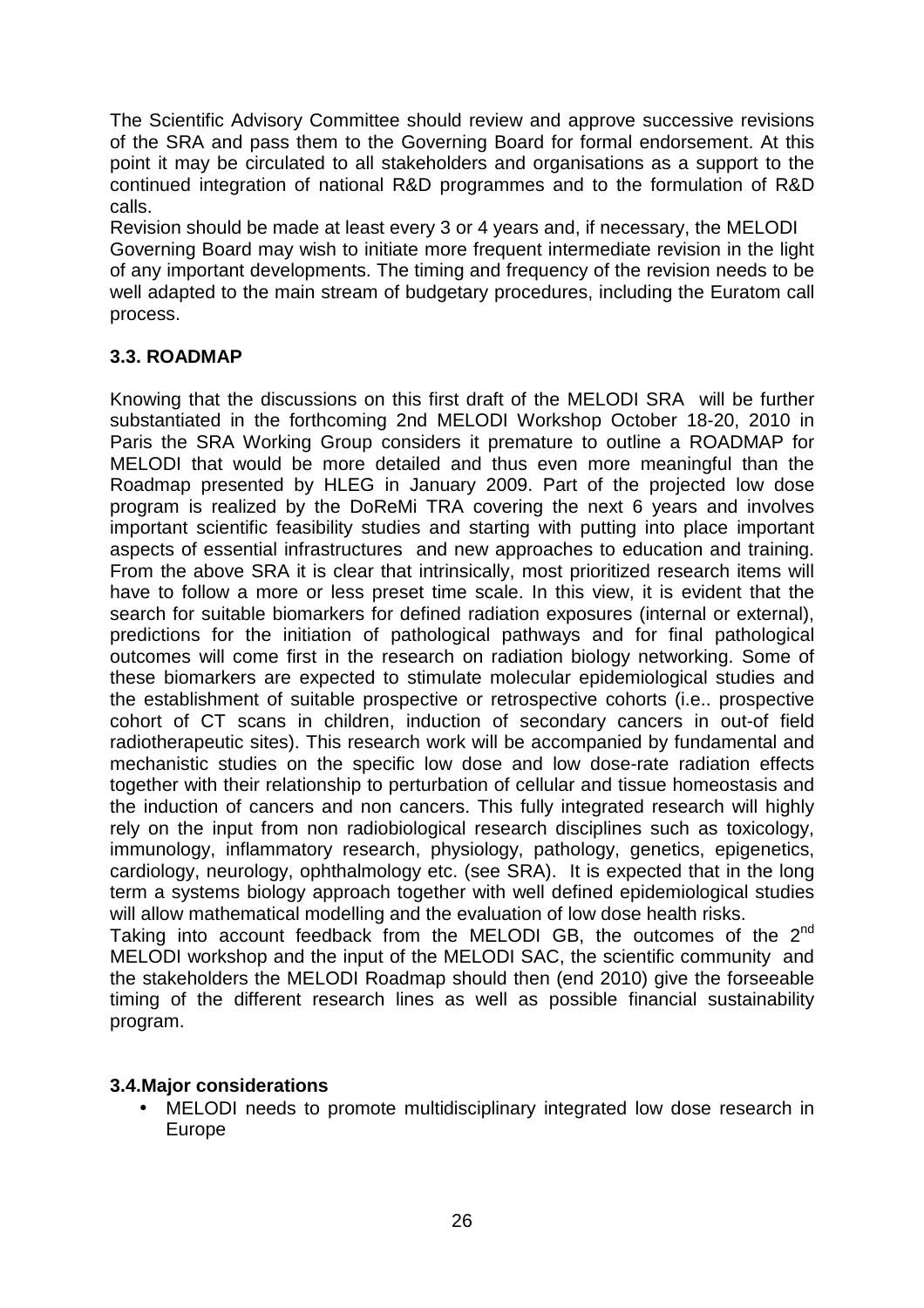- Positive efforts are required to bring in 'new blood'. These comprise specialists with skills in research areas that previously have not been associated with ionising radiation
- Sustainability of infrastructures, education and training
- Ongoing interaction and communication with stakeholders and the public is required.

# **3.5. Consultation**

A working group of experts constituted by MELODI will list important domains of low dose research, prioritize scientific questions relevant for low dose radiation risk research and assess the corresponding research needs in the light of present EU funded research and other international programmes. In order to promote a high degree of multidisciplinary integration covering as wide range as possible of scientific areas a large consultation is foreseen of the general scientific community through specific MELODI (and also DoReMi) workshops and expert group meetings. E-mail contacts, the DoReMi and MELODI Web sites, contacts to the members of the MELODI advisory Board and to experts in complementary fields (not yet necessarily involved in radiation research) should be explored. In fact, DoReMi and MELODi workshops open to a large scientific community will be held to attract new scientific competences, new players and provide a driving force in the field. Additionally, links to other relevant European research projects will be sought. If necessary, specific working groups will be created to develop strategies to deal with very specific research items and issues (for example, new technological and ethics problems).

For the selection of actual research needs as well as topics for future scientific calls a hierarchy will be established based on priorities and consideration of presently funded projects to pre-defined criteria including relevance, feasibility, sustainability, expected outcomes etc.

A regular survey and mapping of national scientific research (as well as education and training activities) launched by MELODI will be required to identify original and novel research lines relevant to low dose research but as yet not realised. Further, the availability and sustainability of suitable infrastructures, education and training as well as modes of interaction and communication with stakeholders and the public will need to be developed.

Thus, it is recommended that there should be

- Fully interdisciplinary working groups held to develop, refresh and update based on on-going research and re-appraise the research areas and priorities
- Discussion forums set up to attract fundamental scientists (from radiation physics, biophysics, radiation chemistry, toxicology, imaging, physiology, immunology, cancer research, DNA repair, genetics, oxidative stress, epigenetics, molecular signalling, developmental research, nanotechnology, inflammatory research, 'omics', protein research, miRNAs, systems biology, medicine).
- Started a Series of MELODI sponsored mixed forums-conferences-seminarscolloquia on e.g.
	- molecular intra- versus extracellular signalling/ immunological responses
	- cellular damage/ epigenetics
	- nanotechnology/toxicology/internal emitters
	- 'omics' and systems biology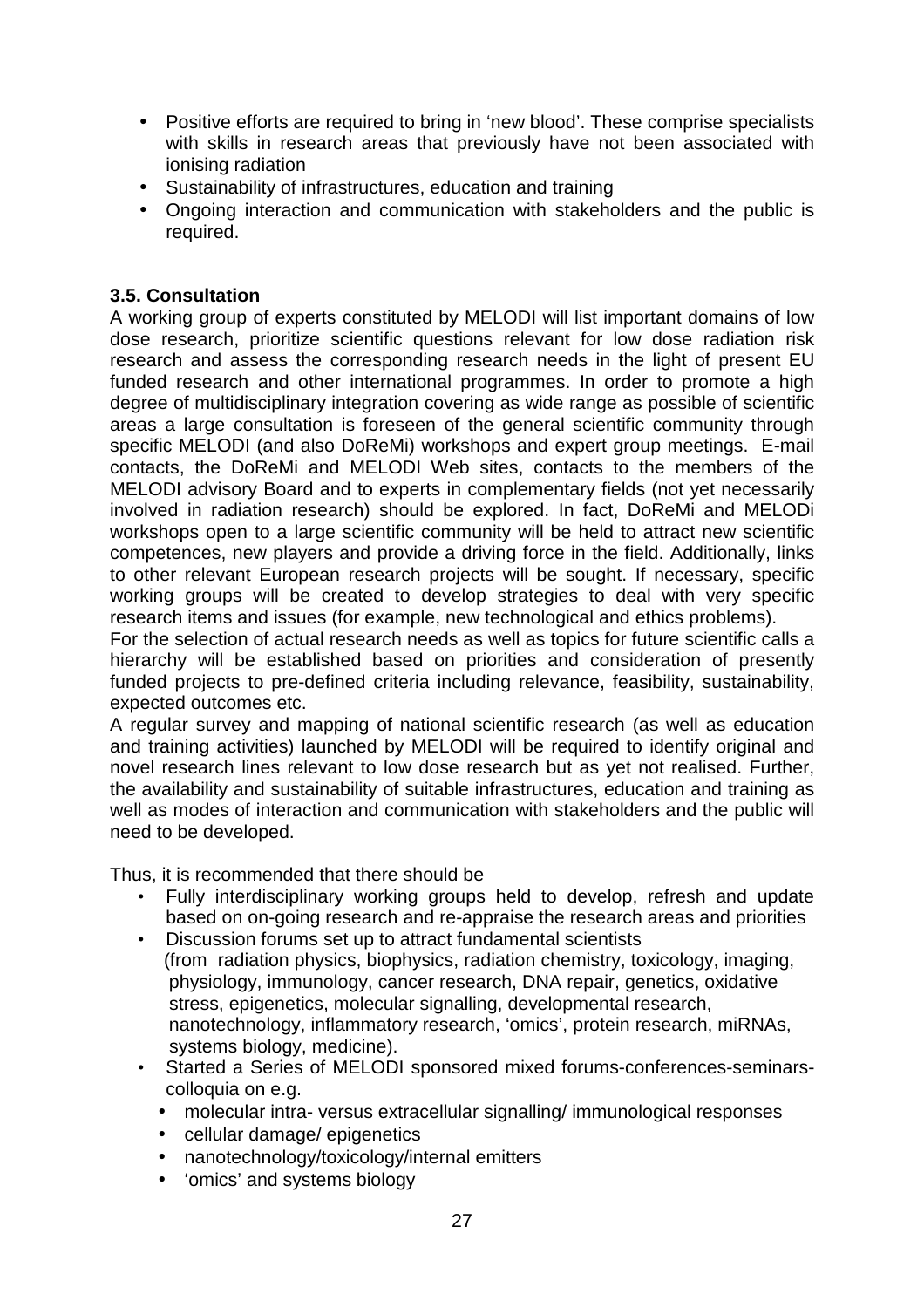- stem cell research/ cancer/non cancer
- Infrastructures, radiation facilities, omic centres, animal research
- Training, degree courses, regulators, researchers etc

### **3.6. Establishment of the Scientific Advisory Committee (SAC)**

The SRA working group was tasked with suggesting names of potential SAC Members and a list (not shown here) was delivered to the MELODI Governing Board. It comprises 22 names, including 7 persons located outside the EU. The list was chosen to include experts with well-founded reputations. It embraces a wide range of disciplines covering both the existing branches of radiation biomedical sciences and the new areas that this SRA document identifies as being important for attracting into the MELODI programme.

 The next step is for the Board to discuss and finalize the composition of the first SAC. The President of MELODI will then formally issue invitations and, if accepted, appoint the members who are not representing a specific institution or country, but are serving MELODI as individual experts.

# **4. EXECUTIVE SUMMARY**

The SRA Working Group was tasked to develop a long-term strategic research agenda to guide the coherent integration of national low dose R&D programmes, and to facilitate the process of preparing EURATOM calls in this field. The SRA builds on the initial considerations of the HLEG that formulated overarching questions concerning specified key issues. The SRA supplements a transitional research agenda (TRA) composed within the DoReMi network of excellence that considered shorter term research needs and priorities over the time scale of the first 5years. The SRA attempts to take this forward to structure and establish the operational procedures for development of a long term commitment (>20y) to low dose research in Europe.

The SRA thus attempts to look beyond the TRA and to define the broader concepts and directions that low dose research should achieve taking account of the needs of national and international stakeholders and, very importantly, the public perceptions and anxieties concerning low dose irradiation.

As a general scheme one may consider radiation-induced events at the level of cells or the whole organism as follows: Energy deposition by different types of radiation in living systems will create perturbations in homeostatic equilibrium (metabolism) as well as reversible or irreversible damage (structural changes) which may be detectable at the molecular level by sensitive physical, chemical and biological methods. It should be possible to identify specific biomarkers directly linked to radiation exposure. Additionally there is a high priority for research aimed at being able to define individual radiosensitivity and for this reliable markers are essential. For health risk assessments, the most important question will be which type of radiation exposure, radiation dose and dose-rate will give rise to a pathological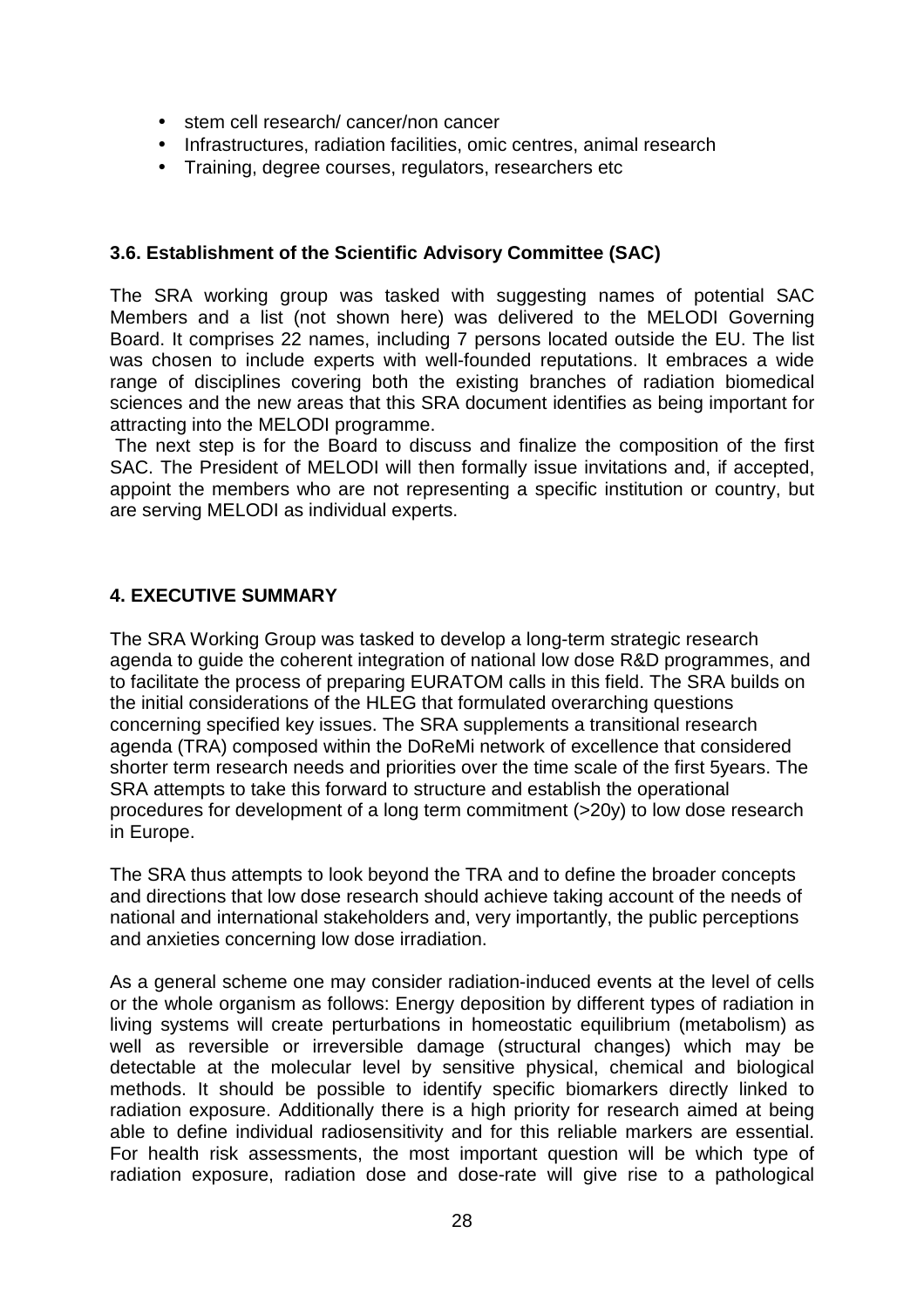outcome such as cancer and non-cancer diseases in the short or long term. Also, at this level of investigation, it should be possible to identify specific biomarkers that can predict or are precursors of pathological developments towards defined diseases. The overall scientific challenges will be to define the borderline between normal metabolism, normal physiological responses and a disease-prone perturbed metabolism being a precondition of pathology that may be induced by low dose ionising radiation.

Priorities that need to be addressed concern fundamental mechanistic research ranging from radiation track structure and the deposition of energy in biologically important molecules; the resultant homeostatic perturbations and the steps in the cellular and tissue metabolic pathways that eventually lead to disease pathologies. In fact, the main priorities are here the step-wise elucidation of the mechanisms of radiation-induced (oxidative) stress responses and their impact on radiation-induced cancers and non cancer diseases. To achieve this a holistic approach is proposed staring with radiation-specific effects, radiation-induced molecular, biological and pathological effects involving a systems biology approach as well as molecular epidemiology and mathematical modelling in order to come up with more solid lowdose health risk assessments. The pathologies considered are outlined in the report where the need is stressed for the MELODI platform to involve a constellation of classical and emerging technologies in a highly multidisciplinary approach. Elucidating the shapes of low-dose response relationships and resolving the question of thresholds is paramount to resolving questions of risk for both populations and individuals. Much is known about radiation-induced cancer in humans and animal models but this needs to be pursued particularly at low doses. More recently, the scientific community has realised that low radiation–induced health effects range well beyond cancer. The priority non-cancer areas that need to be brought into focus are cardiovascular, neurological and ophthalmic. The SRA notes that this will require input from disciplines, clinicians and scientists where there has been little or no prior involvement in radiation research.

This SRA represents a point early on in the MELODI programme, indeed prior to research outcomes from the DoReMi network. The programme will evolve; some lines of enquiry will emerge showing great promise whilst it will become apparent that others are less likely to yield answers to the key issues. Thus, it is essential to keep the SRA under review and periodic reassessment and revision. Revision is necessary to take account not only of specific research achievements but also the feedback from a wide ranging consultation with the scientific community and in particular from the MELODI workshops and the Scientific Advisory Committee.

#### 5. REFERENCES

ICRP: International Commission on Radiological Protection 2007. The 2007 recommendations of the International Commission on Radiological Protection. ICRP Publication 103. Ann. ICRP 37(2-4)1-332.

ICRP: International Commission on Radiological Protection 1991. The 1990 recommendations of the International Commission on Radiological Protection. ICRP Publication 60. Ann. ICRP 21(1-3)1-201.